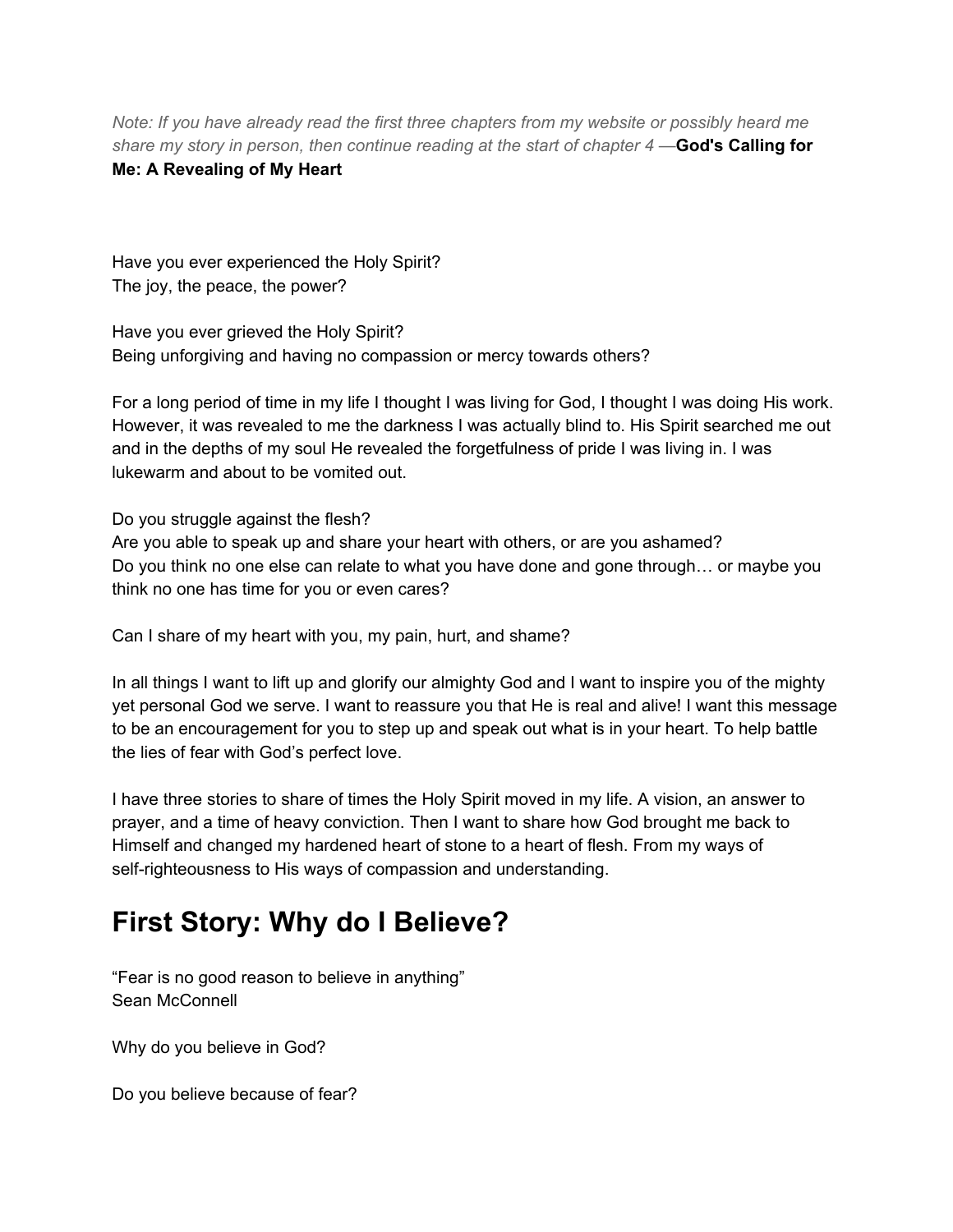Do you believe because of your reputation? Do you believe because you feel obligated to?

At an early age I placed my faith in Christ and in Him alone, but didn't have any discipleship or a body of believers to grow with. Still, God showed Himself, guided me, and protected me many times. When I first started going to church on my own I wasn't necessarily seeking after God rather I was seeking after a young lady! Little did I know the path God was bringing me through in deepening the relationship with Him.

Yearly my youth group participated in a statewide competition called Extravaganza. Hundreds of teenagers entering into competitions of sports and talents. I decided to enter into the fine art competition but there was a problem, I didn't feel inspired to draw anything. So I quickly gave up.

A few days before the registration deadline I was encouraged to try again by my youth leader. So I went home praying and seeking God for inspiration but still nothing. I then remembered of a large old Bible I thought might be able to inspire me.

I opened it and the first page I saw brought a sudden rush of images appearing before me. I saw four sections of a picture with all the details being revealed to me. Then a rush of pure joy filled my entire body, overflowing my soul like water overflowing out of a vase. I was in a state of unstoppable fits of laughter that protruded from the warmth inside of me.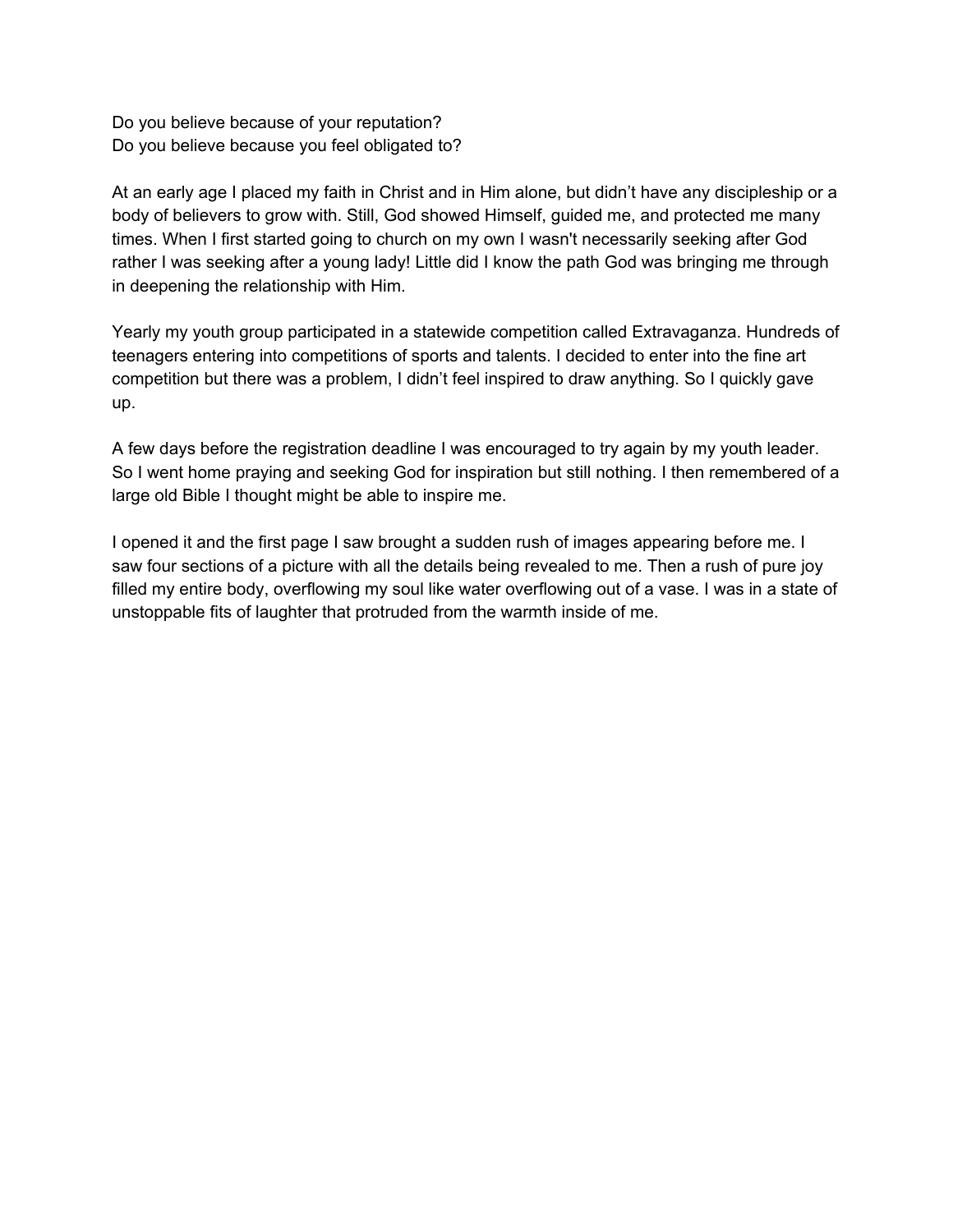And this was the piece that I entered for the competition:



So at the award ceremony on the last day of the event, the third and second place winners were called up and awarded medals for their entrees. Then the first place was called and my good friend went up to accept. We all clapped and cheered. I was truly happy for him and always had been impressed with his talent.

But I had to wonder… why?

With such an intense and direct experience from God, why did my piece not place anything? As soon as my confused and prideful questions started scheming in my mind, my name was called for the best in show over all categories in the talent categories.

Looking back however, this experience wasn't just for me to be the "best" and win recognition. Rather It was God's timing in revealing Himself to me. That He is real and alive, just as He says in His Holy Word.

## **Second Story: Audible & Peace**

For this next story as you read, Imagine yourself as the character in the following narrative...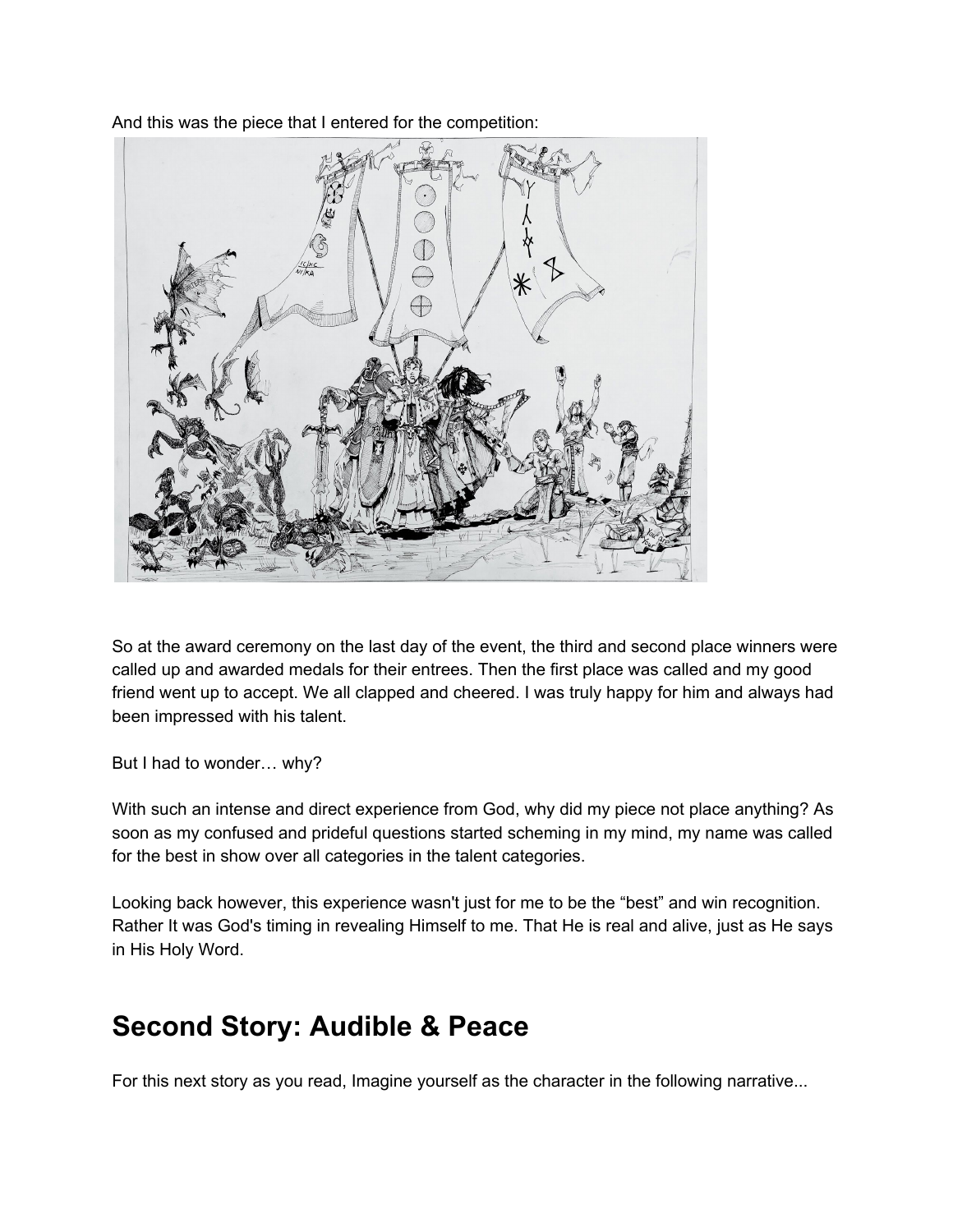*It's dark outside, the air around you is quiet and everything is still. You're getting into your vehicle about to leave for work. You sit down and turn the key.*

*The radio startles you as you fumble with the knob to turn down the volume. The glow from the radio reads 4:00 am.*

*The air is crisp and cool as you drive down the road. You reminisce over the previous two weeks,*

*the start of your freshman year in college and boy has it been a blast! Every night has been one party after another, no rules, no limits.*

*Freedom to drink what you want, smoke what you want and the opportunity to lay with whoever you want is all in your grasp.*

*The sudden squeal of your wheels tests your nerves as you attempt to waken your drowsiness with some slaps your cheeks as you continue down the highway.*

*Soon you start thinking about the day ahead. Finishing your morning route, heading to class, scrimmaging at football practice, getting some food with friends, then going out to another party.*

*Ignoring your heavy eyes you tell yourself, "This is the LIFE!"*

*Suddenly a loud humming noise from the highway alerts you as the tires drift off the edge. You notice that you missed your exit and try to correct the truck. Turning too sharp, the loose gravel grabs your tires and your steering wheel locks up flipping your vehicle over.*

*You open your eyes to a feeling of pressure and sharp pain in your chest, you can't breathe. Are you underwater? You panic and struggle to get to the surface as you begin to hear muffled voices surrounding you.*

*Finally bursting through the surface of your unconscious you awake and gasp for air as you find yourself on your back on some grass. Slowly a dim light starts to glow brighter as your sight returns. You see unfamiliar faces standing above you.*

*"stay still" "don't move" "help is on the way"*

*Scared and not understanding who these people are or what they are saying, you try to stand up but a sharp hot blade pierces into your back setting your spine on fire.*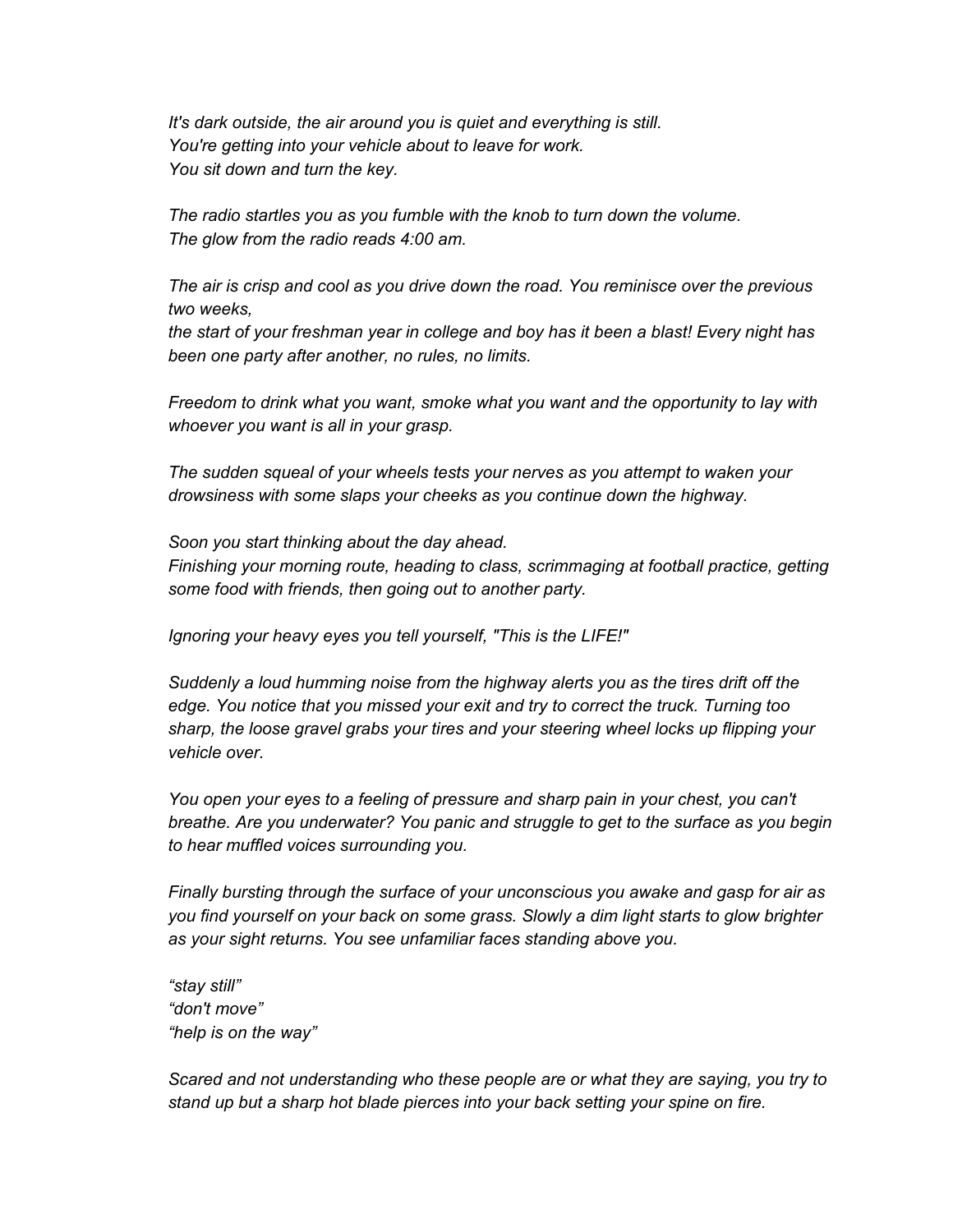## *You scream! Then black out again.*

This story was an adaptation based on the accounts from what truly happened to my best friend when he wrecked his vehicle. Early one morning, heading to work he rolled his truck three times, was thrown out the window and stretched his spinal cord from the impact, paralyzing him.

I entered into a room that day at the ICU seeing him locked down, motionless. Tubes protruding from his skin, wires fastened to his body. In all the questions and emotions, I was told that he might not make it through the night because of internal bleeding. So as I left the hospital I started to pray.

"God let him live… God let him live… God let him live!" Over and over, the same four words fell off my tongue, crying as I drove home.

With the same prayer still on my lips as I entered my home and ran upstairs, I was suddenly stopped and unable to move at the top step. Then an audible voice spoke and told me;

"He will live."

Why couldn't I move? Who just said that and who was this standing above me?

The image quickly vanished as soon as it appeared and I felt the rush again like so many years ago, the pure water inside of my body overflowing my soul and instantly filling me with such perfect joy that I couldn't contain my laughter.

During the next year, my friend and I became roommates. Yes, he lived! His paralysis had moved from his neck down to his lower chest.

During this time, we had many discussions about life. Mostly in his depression they would consist of complaints, hardships and his desire for peace.

He was very angry and blamed God many times for taking the life he had before the accident. He would ask me what I thought, I would always answer with him the same thing... that Jesus was the only peace, but every time that would end the conversation.

One night after dinner with my friend, he brought up again his desire for peace. I replied the same as before with Jesus being the only way for that peace. Though this time, unlike before, he followed with a yearning and heartfelt question.

"How do I do that?"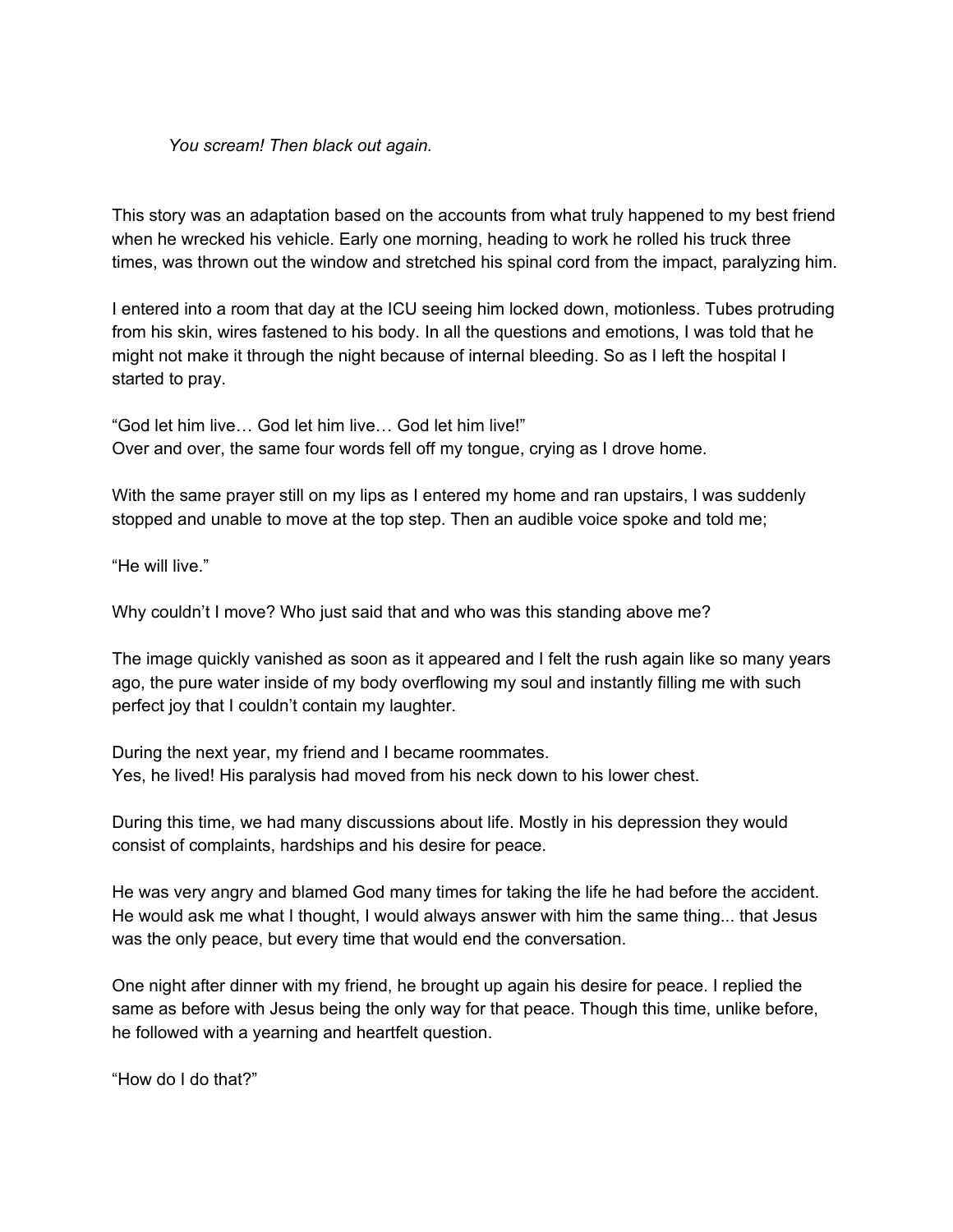So I shared the gospel and told him about believing that Jesus is the one true Son of the Living God. He said he would think about it more and so I left that to meet up with my bible study group.

A week later at the same study group we were interrupted in the middle of a verse, as my wife to be, came into the room. She said that everyone had been looking for me and that my best friend had been killed in car accident.

What? Another accident... and that's it? The last time I saw him, we were eating chicken together and now… he's gone?

I bent over, buried my face into my hands and asked if we could pray as I began to weep. The voices and sounds around me were all muffled. My thoughts and emotions were a mess but a verse that we read earlier kept replaying in my mind.

It was an odd verse that I didn't recognize ever reading before.

"Why cry for those already in heaven?"

So I asked the group if we could read that verse again but I was told we didn't read it. I asked my friend who was reading that night what exact verses in the chapter where we at? I'll find it myself, I determined in my confused frustration. Page after page, nothing remotely close to what I heard was in what we just read. Then the leader of the study told me that what I heard was meant for me alone.

God lovingly was letting me know that my best friend was safe with Him, that he was finally at peace!

## **Third Story: Eyes of Purifying Fire**

Third Story: Eyes of Purifying Fire

1 John 4:18 (HCSB)

There is no fear in love; instead, perfect love drives out fear, because fear involves punishment. So the one who fears has not reached perfection in love.

Is love perfected in you? Are you able to drive out your fear, or do you live in torment? Are you afraid to speak up, to confess, to share with other believers? Does your shame, regret, or heartache continually punish you with worry that someone might find out your secret?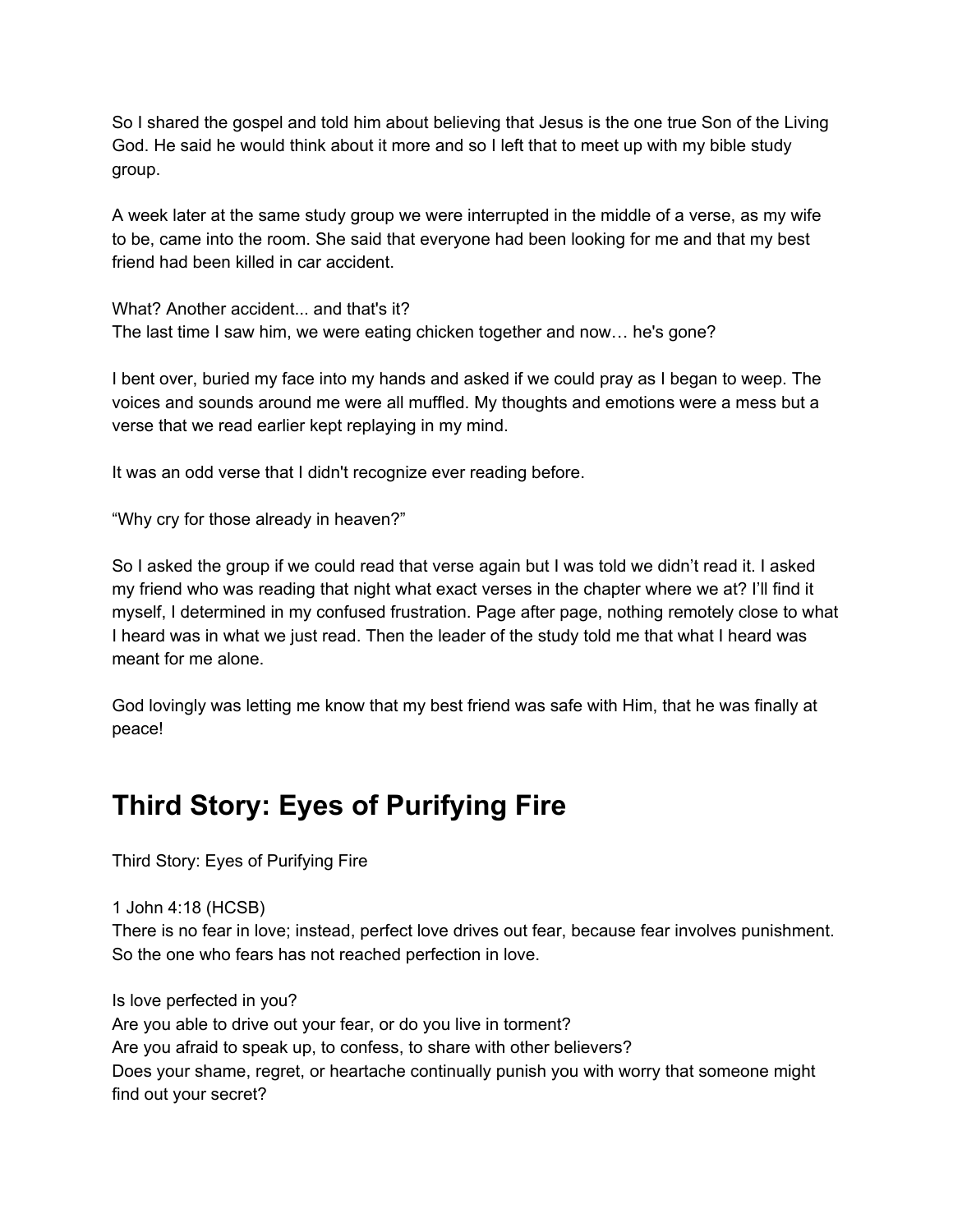I have had a lot of shame in my life but it was safe by keeping it under control behind my wall. Or so I thought I had control.

For the longest time I didn't think of it as a big deal, but the wall started stacking up. Higher and higher it grew from all the excuses and lies to keep feeding my denial, to justify my actions, to fill my needs. The worst part was when others would complement and encourage my wall. It then built a reputation I had to uphold, it was now defining who I was. So I would bury any hurt or rejection and continue to build to my wall. All the while… smiling and saying everything is ok.

I came to a breaking point though when the Spirit started tearing down my wall. God allowed this wall of control and pride to fall on me, but the whole time He never left my side.

One day, the weight had built up so much that I had to confess what I was hiding to the person closest to me. I had to confess to my wife… actually I was being forced to confess! I didn't want to for the fear of my shame being revealed, for what she might say and do. For the hurt I knew it would cause.

## I was betraying her,

each and everyday betraying her with lies and scheming for my own self pleasure. The more I put it off, the more pieces from the wall were laid on my back. It was getting hard to breath, hard to talk, hard to think. Finally one night I told her…

"Elizabeth...

I have been struggling with pornography."

Within the church we have a big issue with this problem, but I believe this is just scratching the surface of the true, deeper issue inside of us all.

- 70% of Christians admitted to struggling with porn in their daily lives. From a non-scientific poll taken by XXXChurch, as reported by CNN.
- 50% of all Christian men and 20% of all Christian women are addicted to pornography. 60% of the women who answered the survey admitted to having significant struggles with lust; 40% admitted to being involved in sexual sin in the past year; and 20% of the church-going female participants struggle with looking at pornography on an ongoing basis. From the results of a ChristiaNet poll reported by Marketwire.com
- 34 percent of female readers of Today's Christian Woman's online newsletter admitted to intentionally accessing Internet porn in a recent poll.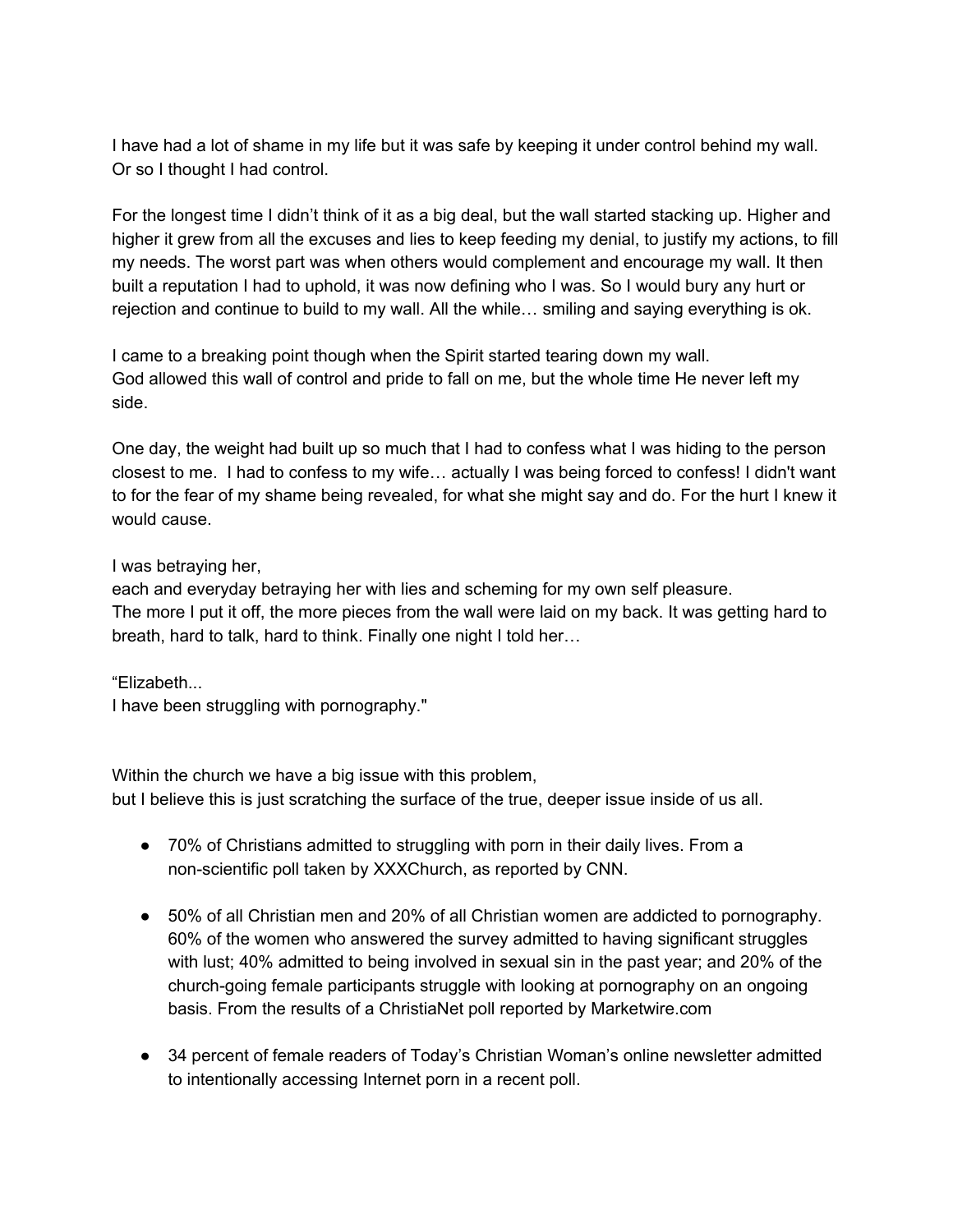It's not just a "guy" thing!

Addiction to porn is now rising at a faster rate for women than it has for men in past studies. At the same time, it will take men who are seeking after God's heart to start a real change.

- The National Coalition to Protect Children and Families surveyed 5 Christian Campuses to see how the next generation of believers were doing with sexual purity: 48% of males admitted to current porn use 68% of males said they intentionally viewed a sexually explicit site at the school
- Pastors.com website conducted a survey on porn use of 1351 pastors: 54% of the pastors had viewed Internet pornography within the last year, and 30% of these had visited within the last 30 days.
- In a survey of over 500 Christian men at a men's retreat, over 90% admitted that they were feeling disconnected from God because lust, porn, or fantasy had gained a foothold in their lives.

This has been a stronghold in my life and it started around the age of 10.

At that age, a bunch of my friends in the neighborhood would always play down the street around the library which was connected to a huge grass park. We would play football, climb trees and go on adventures in the spillways..

We would crawl up into the round metal spillways pretending to be ninja turtles. One day under the street, we were going up into one of those pitch black holes when we found something. Gathered around in a huddle, feet soaking wet from the shallow running water. We started going through this magazine we found, slowly, page by page. Viewing the images of a lady fully naked, doing things our young minds were never meant to see.

We decided to hide it rather than put it back... to "help" the one who originally hid it in the first place. So down alongside the creek we hid the magazine under a bunch of reeds and leaves. Then we all in unison decided we better go home.

On our way back to our neighborhood, we joked and talked about the magazine. So many images and questions were racing through our minds. Returning to our block we each started giving excuses to split ways and go home. When I entered my house from the back door, I went through the kitchen, through the living room and right back out the front door. Quickly walking down a parallel street and taking a narrow road back down to the creek. Back to where we hid the mysterious treasure.

Kneeling down in my muddy soaked jeans, I started to remove the leaves and sticks hiding the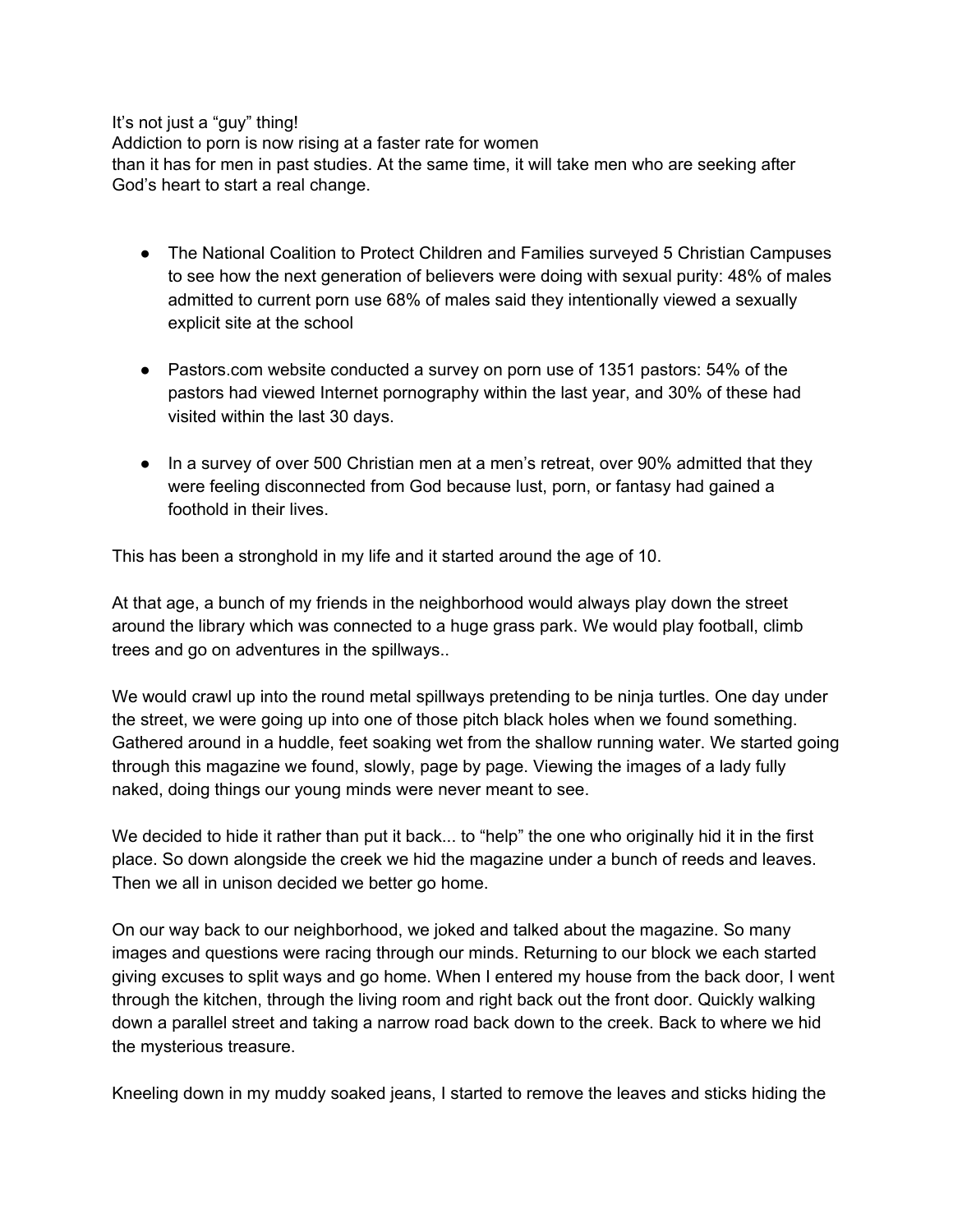magazine. I couldn't find it though! One of my friends already had come back and grabbed it before me. Just a bunch of boys ranging from 6 - 10 years old, and from the few pages we saw, we all started scheming and planning in our young minds to get that magazine for ourselves.

This and other stories in my life I shared with Elizabeth as she wept from feelings of rejection and betrayal. Comparing herself to the lies this world deems as sexy and attractive. This whole time of sharing I continued to try my best to comfort, reassure, and ask of forgiveness from her.

There was something else very present as we talked and cried together. Another experience inside me was going on at the same time. The eyes of Christ were aflame with His refining fire inside my body, I was burning up.

I was nervous beyond measure confessing this all to Elizabeth, but this heat I was experiencing was different, I had never felt it to this extreme before. It was similar to the times I experienced the pure overwhelming joy, but this time it was fire overflowing in me.

Jesus's eyes full of flames were gazing through me, deep into my soul.

This experience reminds me of Revelation 19:12, where scripture refers to the fiery eyes of Christ and their awesome power.

I was being cleansed, renewed in the kiln of my Messiah. Desire, shame, selfishness, my will was burning away.

I was free!

The next week after that night and the intense experience, Elizabeth told me some exciting news, we were pregnant with our first child.

Please be aware, my three stories of experiencing God and His Son in the Spirit are not for my glory. There was nothing I did to earn them, no special prayer or tradition I was obeying. It was all God and His timing and His plan. It is all for His glory! These experiences have built my foundation. They helped me down the road with struggles of logic, evolution, and religion versus my faith in Jesus(Yeshua).

These and other experiences I had in the Spirit are rare. I greatly desire for God to give them to me again, but I do not want to become one who needs to see a sign to believe. For who am I? Rather these experiences are for me to move in obedience, not for me to reach a selfish state of bliss or enlightenment.

A much better way to see and experience the Spirit constantly in our lives is in the gathering of the body of our Messiah. Believers in the Jesus, gathered together and being truthful about the good and bad things in our lives, gives us Jesus's power in the Spirit. Opening up to each other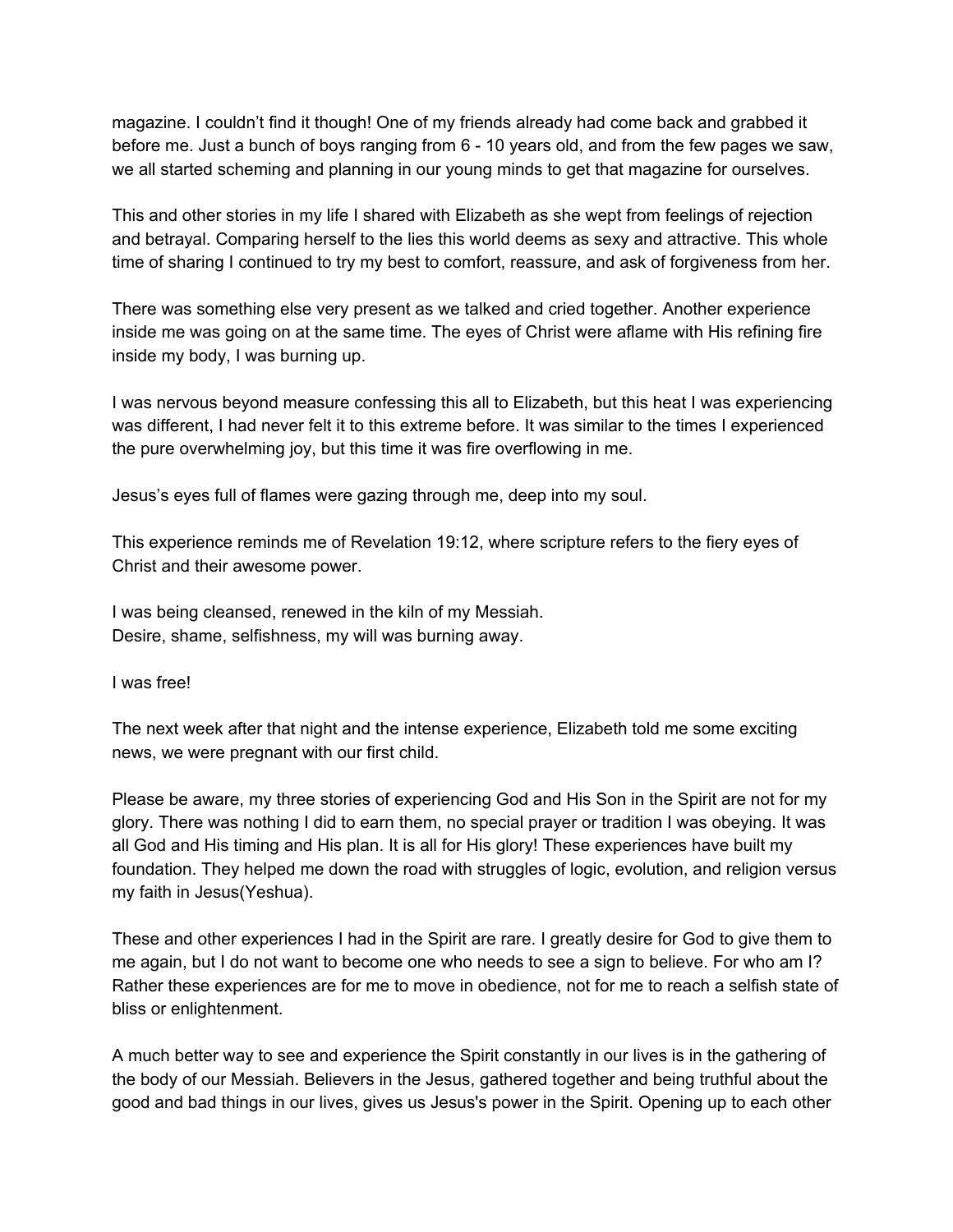with needs, hurts, sorrows, shame, successes, praises, and passions, makes us aware and able to connect. It opens our hearts in compassion to serve each other and to be used by God in seeking the lost. Then when God acts in His will, we are all witnesses and glorify Him, instead of ourselves.

Knowing God and His Son is a never ending relationship, a continual walk He brings us through in sanctification. I will never reach a pinnacle or a goal of perfection in this current mind and body until the resurrection. As time went on from these events in my life, I would become blind in my own pride and forgot these experiences I had.

# **God's Calling for Me: A Revealing of My Heart**

Whether you believe my experiences of the Holy Spirit or not. Whatever your views are of the Trinity and the interactions the Holy Ghost has or does not have with us today. Please do not take my testimony and hold me up. Rather, always trust, believe and lift up God's testimony! I am just a man. I had no special prayer or any tradition to receive these experiences. It is all for God's glory and His path He has me on. I am just trying my best to be obedient.

## 1 John 5: 9-11 [\(HCSB\)](https://www.blueletterbible.org/hcsb/1jo/5/9/s_1164009)

9 If we accept the testimony of men, God's testimony is greater, because it is God's testimony that He has given about His Son.

10 (The one who believes in the Son of God has this testimony within him. The one who does not believe God has made Him a liar, because he has not believed in the testimony God has given about His Son.)

11 And this is the testimony: God has given us eternal life, and this life is in His Son.

12 The one who has the Son has life. The one who doesn't have the Son of God does not have life.

Let me now share the life I have and the compassion God has been growing in me.

2013, my wife and I have now four children and have been living in Georgia for a little over 6 years. Business was going good, our company's culture, intentionality, and development were growing. Unknowing to us though, the upcoming year would bring challenges of fully trusting and resting in God.

This seventh year of business was being shown to us that the whole company would be going through a Sabbath Year.

During the summer of this Sabbath year, God started opening my eyes to what I had been blind to in my life. He first started by revealing that I was stealing from Him. As I heard a message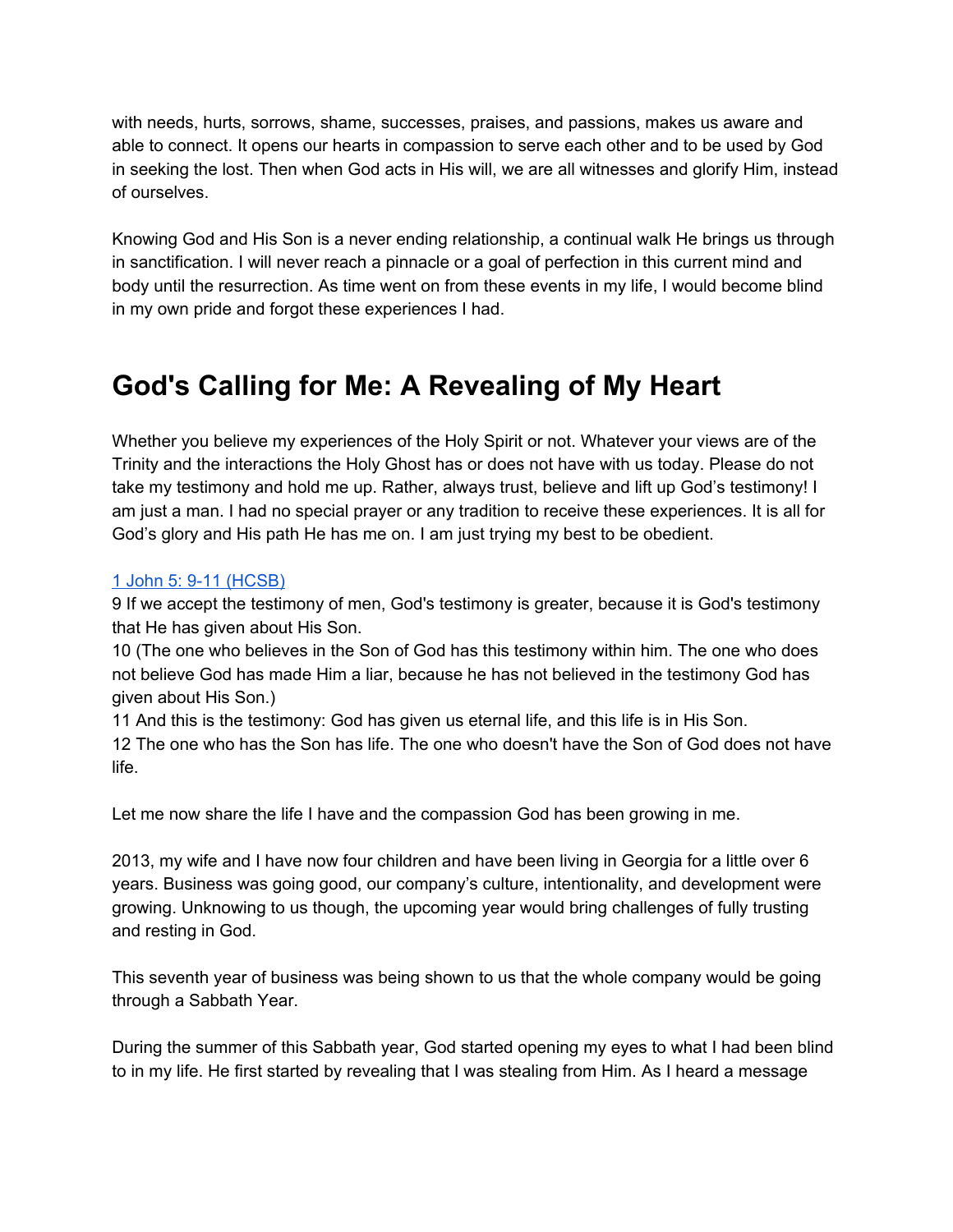preached out of the book of Malachi, specifically in chapter 3:8. It was brought into a conversation with God.

The Spirit moving in me said, "Will a man rob God? Yet you have robbed Me!"

But I asked back, 'In what way have I robbed You Lord?'

And He told me, "In tithes and offerings."

All my control came to mind of how I was determining what to do with our tithe. After confessing and surrendering my thieving heart, I was led into a 2 week fast. I had my own idea for this fast but God humbled me and revealed His plan. He told me where I had been blinded towards Him. He showed me I was sick and that I had forgotten my first Love.

My shallow questions and desires that I was bringing before Him faded away as He transitioned my focus to a simplistic time of being with the Bridegroom Mark [2:18-20.](https://www.blueletterbible.org/hcsb/mar/2/18/s_959018)

On the last day of this fast, God revealed to me a change that I was not comfortable with. He wanted me to share my stories with other believers.

He wanted me to testify a message that He was revealing in my own heart.

On the last day of the fast, the Lord revealed to me the following scriptures.

## Mark [7:6-23](https://www.blueletterbible.org/nlt/mar/7/6/s_964006) (NLT)

6 Jesus replied, "You hypocrites! Isaiah was right when he prophesied about you, for he wrote, 'These people honor me with their lips, but their hearts are far from me. 7 Their worship is a farce, for they teach man-made ideas as commands from God. 8 For you ignore God's law and substitute your own tradition."

9 Then he said,

"You **skillfully sidestep God's law** in order to hold on to **your own tradition**. 10 For instance, Moses gave you this law from God:

'Honor your father and mother,

and 'Anyone who speaks disrespectfully of father or mother must be put to death.

11 But you say it is all right for people to say to their parents,

'Sorry, I can't help you.

For I have vowed to give to God what I would have given to you.'

12 In this way, you let them disregard their needy parents.

13 And so you cancel the **word of God** in order to hand down **your own tradition**.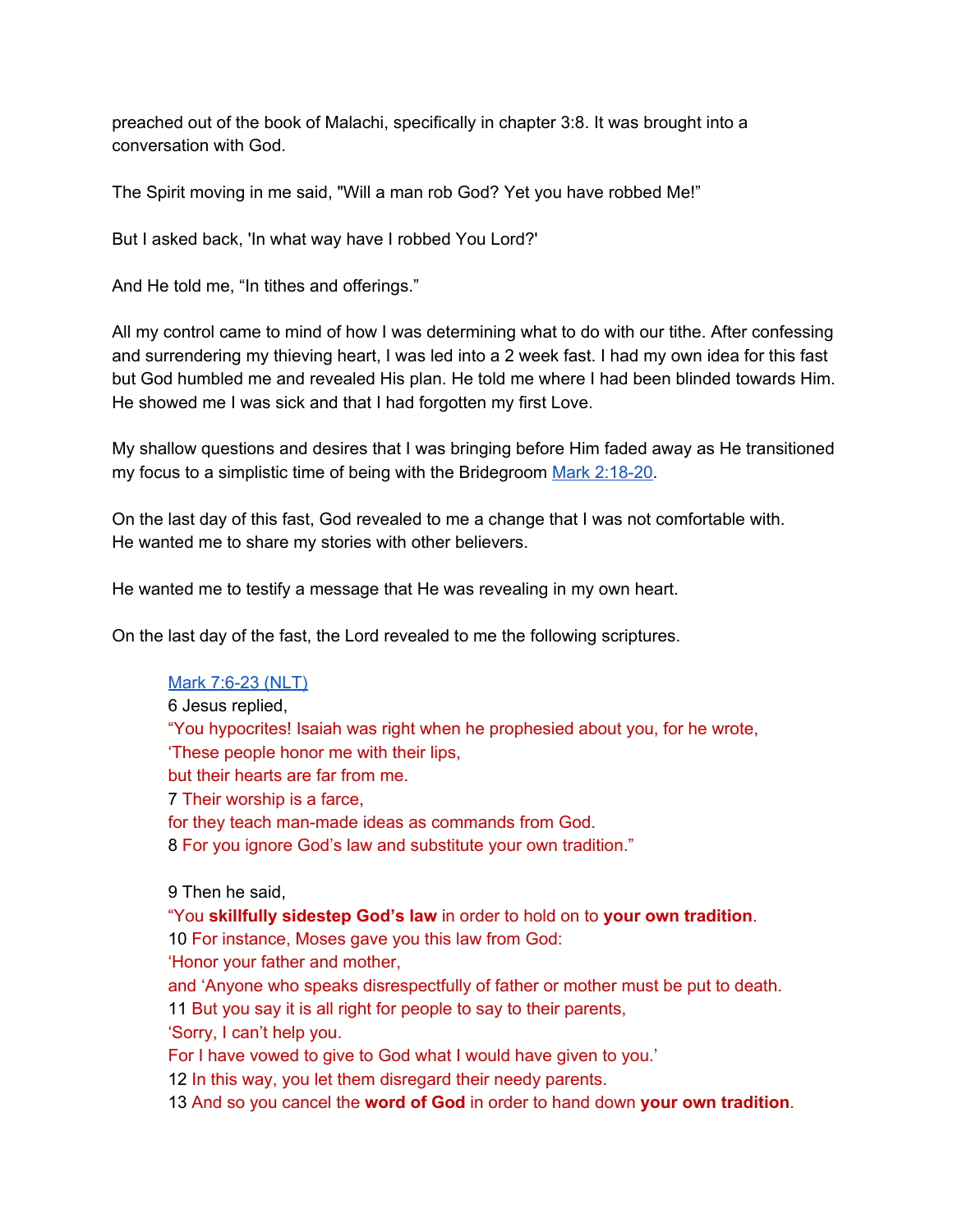And this is only one example among many others."

14 Then Jesus called to the crowd to come and hear. "All of you listen," he said, "and try to understand. 15 It's not what goes into your body that defiles you; you are defiled by what comes from your heart." 16 (NLT omits, **[HCSB](https://www.blueletterbible.org/hcsb/mar/7/16/s_964016)** has) [If anyone has ears to hear, he should listen! ]"

17 Then Jesus went into a house to get away from the crowd, and his disciples asked him what he meant by the parable he had just used.

18 "Don't you understand either?" he asked. "Can't you see that the food you put into your body cannot defile you?

19 Food doesn't go into your heart, but only passes through the stomach and then goes into the sewer."

 And then he added, "It is what comes from inside that defiles you. For from within, out of a person's heart, come evil thoughts, sexual immorality, theft, murder, adultery, greed, wickedness, deceit, lustful desires, envy, slander, pride, and foolishness All these vile things come from within; they are what defile you."

Wow… I was being shown and convicted of my hypocrisy, placing my ways before God's ways and before His grace! I started to groan as I thought of the hurt I was causing to others, myself, and to God.

He then brought me to more scripture:

#### Revelation [3:14-22\(NKJV\)](https://www.blueletterbible.org/nkjv/rev/3/14/s_1170014)

(For this reading, let's place "America" in the location of "Laodicea" to help us relate better)

14 "Write to the angel of the church in-[Laodicea:](https://en.wikipedia.org/wiki/Laodicea_on_the_Lycus#History) "America"

"The Amen, the faithful and true Witness, the Originator of God's creation says:

15 I know your works, that you are neither cold nor hot. I wish that you were cold or hot.

16 So, because you are lukewarm, and neither hot nor cold, I am going to vomit you out of My mouth.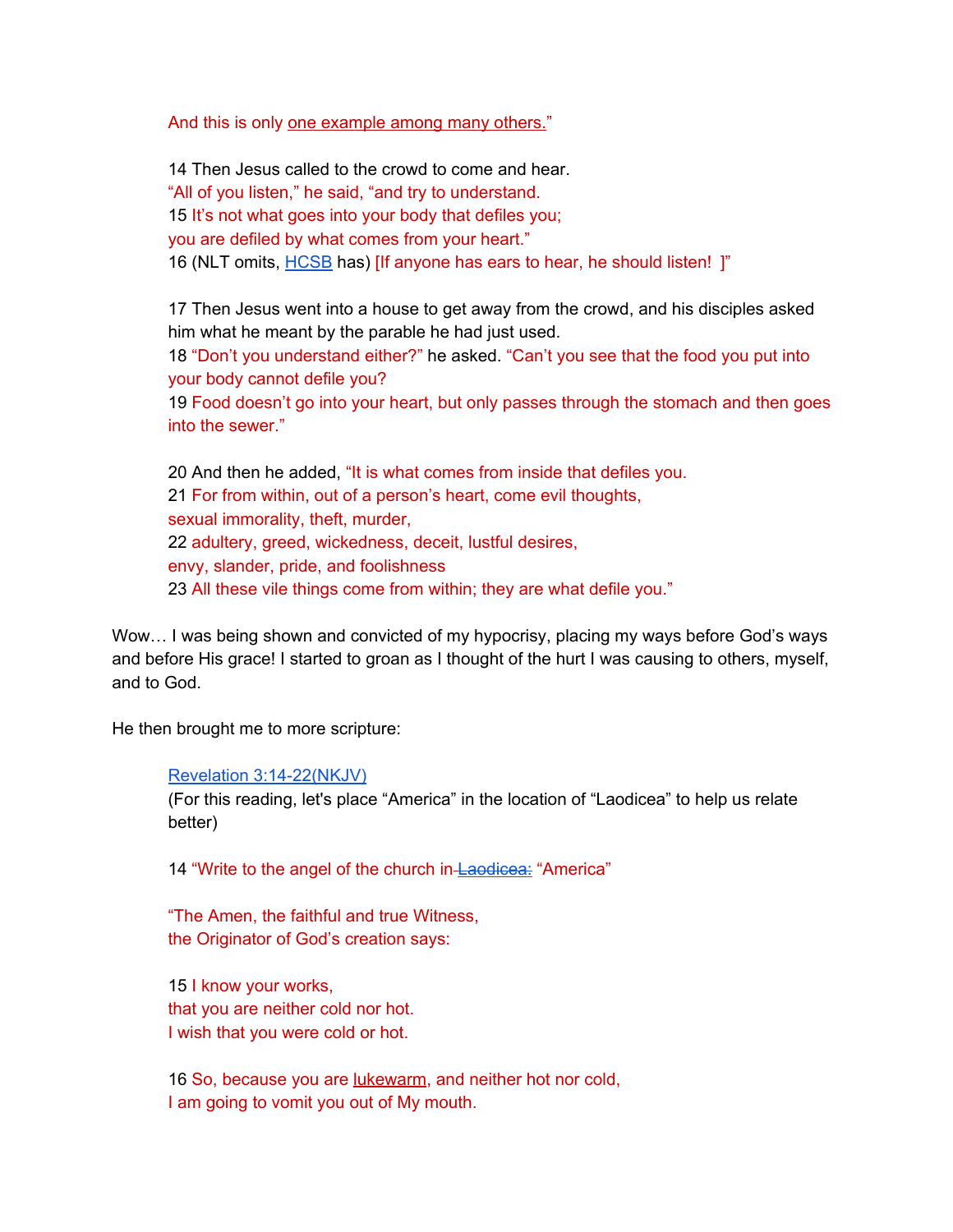17 Because you say, 'I'm rich; I have become wealthy and need nothing,' and you don't know that you are wretched, pitiful, poor, blind, and naked,

Pulling my eyes away from my Bible, I confessed… I was wretched, pitiful, poor, blind, and naked. I was prideful and had forgotten my first Love.

> 18 I advise you to buy from Me gold refined in the fire so that you may be rich, white clothes so that you may be dressed and your shameful nakedness not be exposed, and ointment to spread on your eyes so that you may see.

19 As many as I love, I rebuke and discipline. So be committed and repent.

20 Listen! I stand at the door and knock. If anyone hears My voice and opens the door, I will come in to him and have dinner with him, and he with Me. 21 The victor: I will give him the right to sit with Me on My throne, just as I also won the victory and sat down with My Father on His throne.

22 "Anyone who has an ear should listen to what the Spirit says to the churches."."

I was shown that I was desensitized and judgemental. I was shown by the Spirit where I was blind to the truth. Christ revealed that I was lukewarm and about to be vomited out.

I had forgotten where my satisfaction comes from.

I had all my needs and desires conveniently at my fingertips.

I had forgotten the provisions of God our Father and truly believed I was **entitled** to any pleasure I so wanted.

I forgot that "He" desires to provide for me. "He" knows and desires the best for me.

I was fooling myself with my own self-deceptions so I could feel good about the works I performed. So I could be in control of my religion! So I could justify and feel secure in the convenience of being "saved".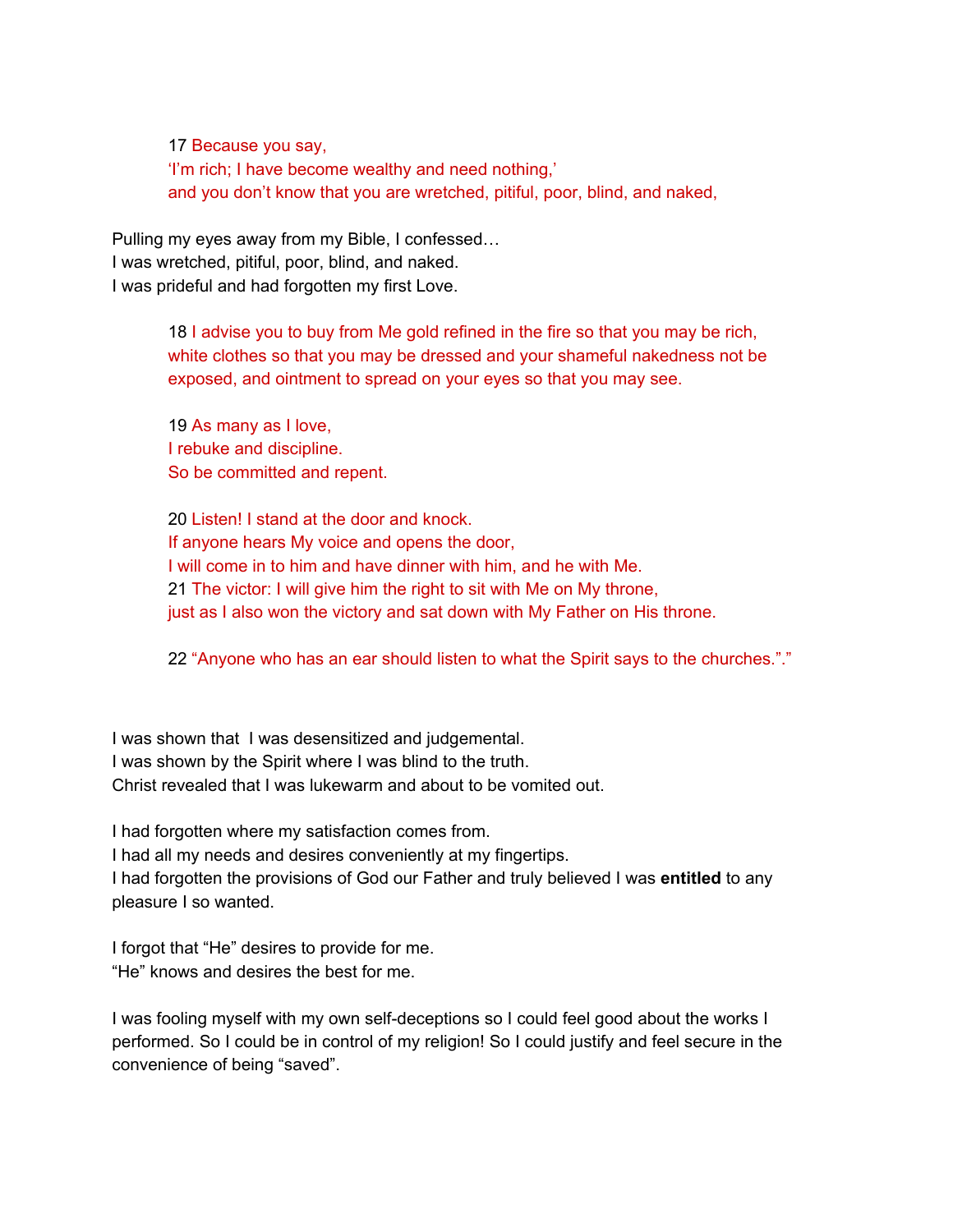Who really needs God? Who even is this One True God, This LORD of hosts?

I had made myself, my own god!

## Pro 30:8,9 [\(HCSB\)](https://www.blueletterbible.org/hcsb/pro/30/8/s_658008)

8 Keep falsehood and deceitful words far from me. Give me neither poverty nor wealth; feed me with the food I need. 9 Otherwise, I might have too much and deny You, saying, "Who is the LORD? " or I might have nothing and steal, profaning the name of my God.

This is what I see as the real core issue that we all have...

Who is God?

It's nothing new, we hear messages of this week after week. This same message is reiterated time and again in the Bible. All of our stories are the same, we all repeat it, even the "best" of us.

What do I turn to when I'm hurting, sad, or in distress? Who gets my attention in times of joy and happiness?

Do I turn to God and remember His ways, or do I turn to my own ways so I can build my fame, forgetting God?

Do I trust in the fulfillment of Jesus for life abundantly, or do I trust in my traditions and idols to achieve fleeting satisfactions?

It's either the Straight and Narrow Road or the wide road!

It's either the Spirit or the flesh!

It's either God's way or my way!

Why do we forget our first Love? How do we forget the good that God does? Where do we end up after forgetting the two above?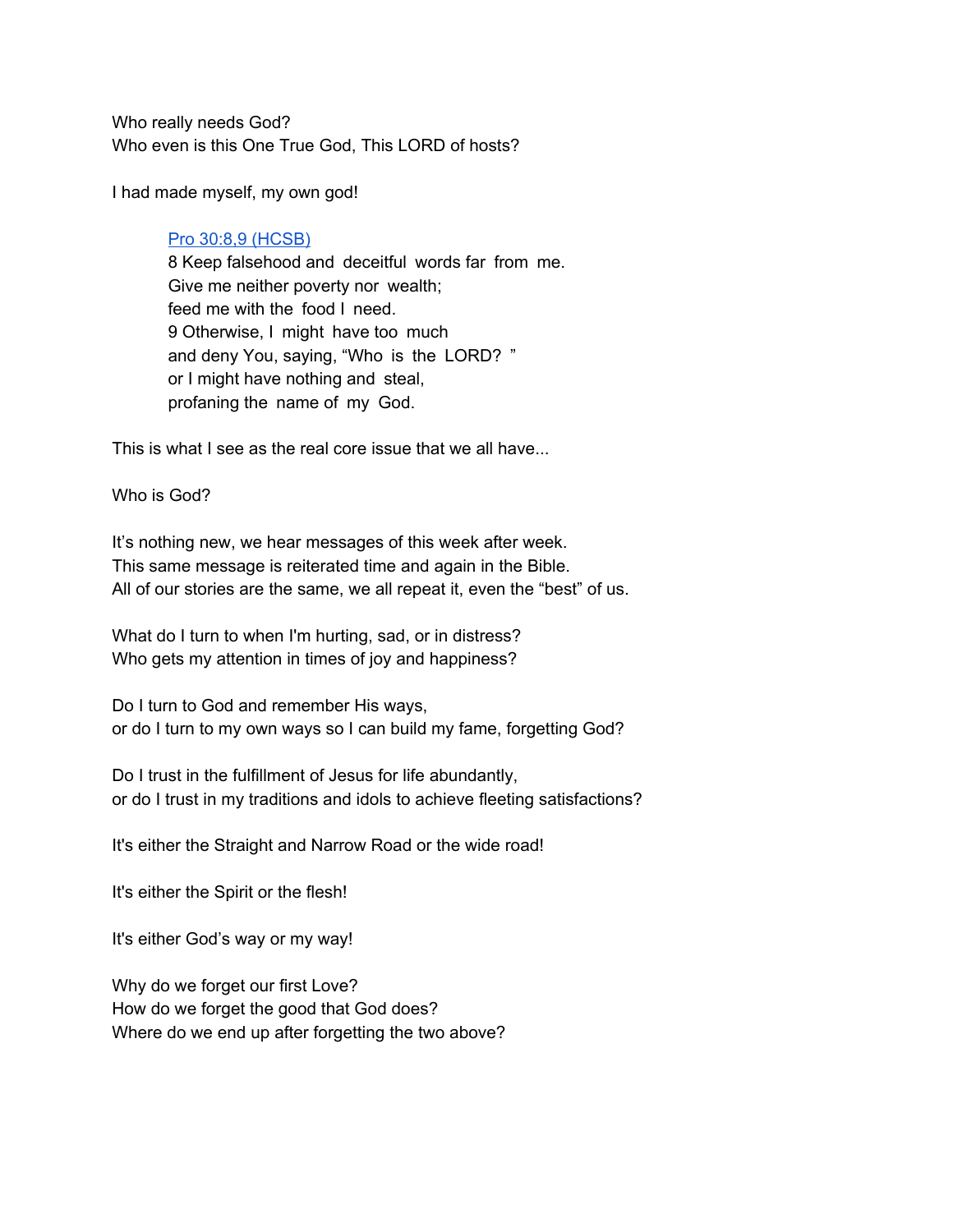# **Forgetting Him?**

To answer those three questions above, let's look into the Holy Word.

## **Satisfaction:**

Let's look at when we are satisfied in God.

## Psalm [22:26\(HCSB\)](https://www.blueletterbible.org/hcsb/psa/22/26/s_500026)

The humble will eat and be satisfied; those who seek the LORD will praise Him. May your hearts live forever!

Now let's look at being satisfied in the world.

#### Proverbs [27:20\(HCSB\)](https://www.blueletterbible.org/nkjv/pro/27/20/s_655020)

Sheol(the grave) and Abaddon(destruction) are never satisfied, and people's eyes are never satisfied.

#### [Ecclesiastes](https://www.blueletterbible.org/nkjv/ecc/6/7/s_665007) 6:7(NKJV)

All the labor of man is for his mouth, and yet the soul is not satisfied.

**Pride:** Let's look at pride next:

## Pro [16:18\(NKJV\)](https://www.blueletterbible.org/nkjv/pro/16/18/s_644018)

Pride *goes* before destruction, And a haughty spirit before a fall.

## 1 John [2:16\(HCSB\)](https://www.blueletterbible.org/hcsb/1jo/2/16/s_1161016)

For everything that belongs to the world - the lust of the flesh, the lust of the eyes, and the pride in one's lifestyle - is not from the Father, but is from the world.

Pride builds self-righteousness which slowly desensitizes us to the point where we will justify anything to acquire our wants and desires.

#### **Forgetfulness:**

We have these warnings not to forget:

#### [Deuteronomy](https://www.blueletterbible.org/hcsb/deu/8/14/s_161014) 8:14(HCSB)

be careful that your heart doesn't become proud and you forget the LORD your God who brought you out of the land of Egypt, out of the place of slavery.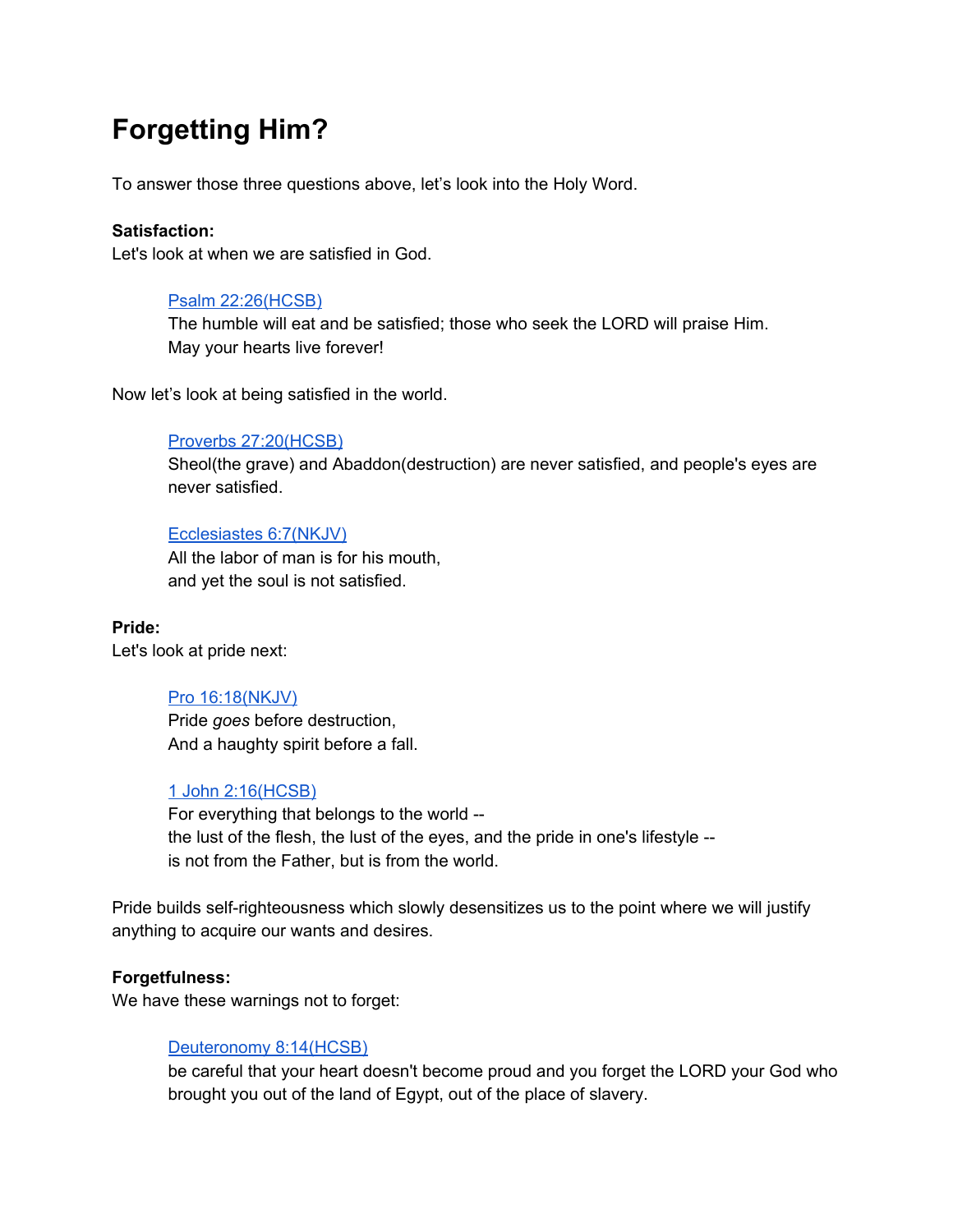#### Psalm [103:2\(HCSB\)](https://www.blueletterbible.org/hcsb/psa/103/2/s_581002)

My soul, praise the LORD, and do not forget all His benefits.

## **Now let's tie all three together, a foretelling of mankind throughout history.**

#### Hosea [13:4-6\(NKJV\)](https://www.blueletterbible.org/nkjv/hos/13/4/s_875004)

4 I have been Yahweh your God ever since the land of Egypt; you know no God but Me, and no Savior exists besides Me. 5 I knew(fed) you in the wilderness, in the land of drought(need). 6 When they had pasture, they **became satisfied**; they were satisfied, and their **hearts became proud**. Therefore they **forgot Me**.

When Israel was all moved into the Promised Land, they had all their towns, homes, farms, and vineyards already built and flourishing from the previous nations that lived there. Within three generations they had forgotten the LORD their God. All their needs were in abundance and it fed their pride. Which made them unaware of where it all truly came from.

#### **Satisfaction** leads to **> Pride** leads to **> Forgetfulness**

Q: Why do we forget our first Love?

A: We are impatient and want satisfaction now, our way.

Q: How do we forget the good that God does?

A: Living in the pride that grows from that impatient satisfaction.

Q: Where do we end up after experiencing satisfaction and pride? A: We end up In a lifestyle of forgetfulness.

When we become prideful from satisfaction, we forget our origins. Pride builds upon itself from each opportunity to satisfy our desires. When our flesh or spirit has an opportunity to become satisfied, we enter into battle. Either our pride wins feeding our self-preservation, or our spirit wins feeding our self-control allowing our soul to remember Yahweh in thankfulness and praise.

Repeated self-preservation results in numbness and blindness, popularly coined as, "the slow fade". The danger is we get to the point where our pride will

justify anything just to feed our self-preservation. This is the fall… the lie that comes from our heart saying:

You have earned "it"… You deserve "it"…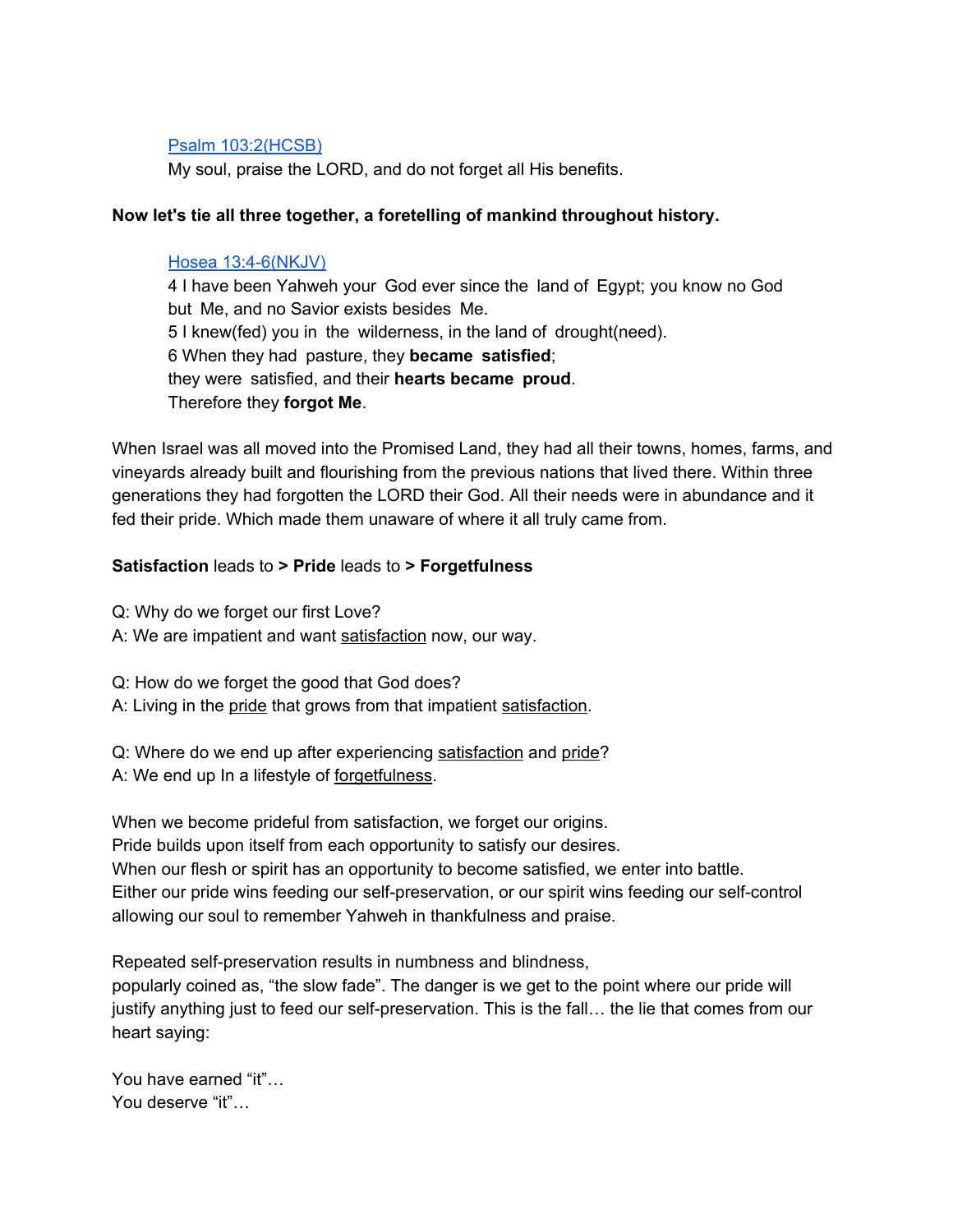You have the power to control "it"... So we believe the lie and act upon the temptation leading to sin.

## **Return to Him?**

So how do we return to our first Love? How do we even know there is an issue we need to address? If we are already saved, does it even make sense to return to Him?

Eternal life is knowing and being known by God, it is a relationship we enter into when we believe that Jesus(Yeshua Hamashiach) is God's Son! As in any relationship when trust is broken it has to be earned back. Below are the stages God brought me through, and in doing so I also saw the same process repeated over and over in the Bible.

## **1. First, God draws us back, not of ourselves so no one can boast.**

[1John](https://www.blueletterbible.org/nkjv/1jo/4/19/s_1163019) 4:19 We love Him because He first loved us.

## **2. Remember the Lord your God, read, listen, and pray.**

Remember The Lord's mighty works and His ways. Remember what He has done in your life.

## Psalm 143:5 [\(HCSB\)](https://www.blueletterbible.org/hcsb/psa/143/5/s_621005)

I remember the days of old; I meditate on all You have done; I reflect on the work of Your hands.

#### Isa 53:5-7 [\(HCSB\)](https://www.blueletterbible.org/hcsb/isa/53/5/s_732005)

5 But He was pierced because of our transgressions, crushed because of our iniquities; punishment for our peace was on Him, and we are healed by His wounds. 6 We all went astray like sheep; we all have turned to our own way; and the LORD has punished Him(Jesus) for the iniquity of us all. 7 He was oppressed and afflicted, yet He did not open His mouth. Like a lamb led to the slaughter and like a sheep silent before her shearers,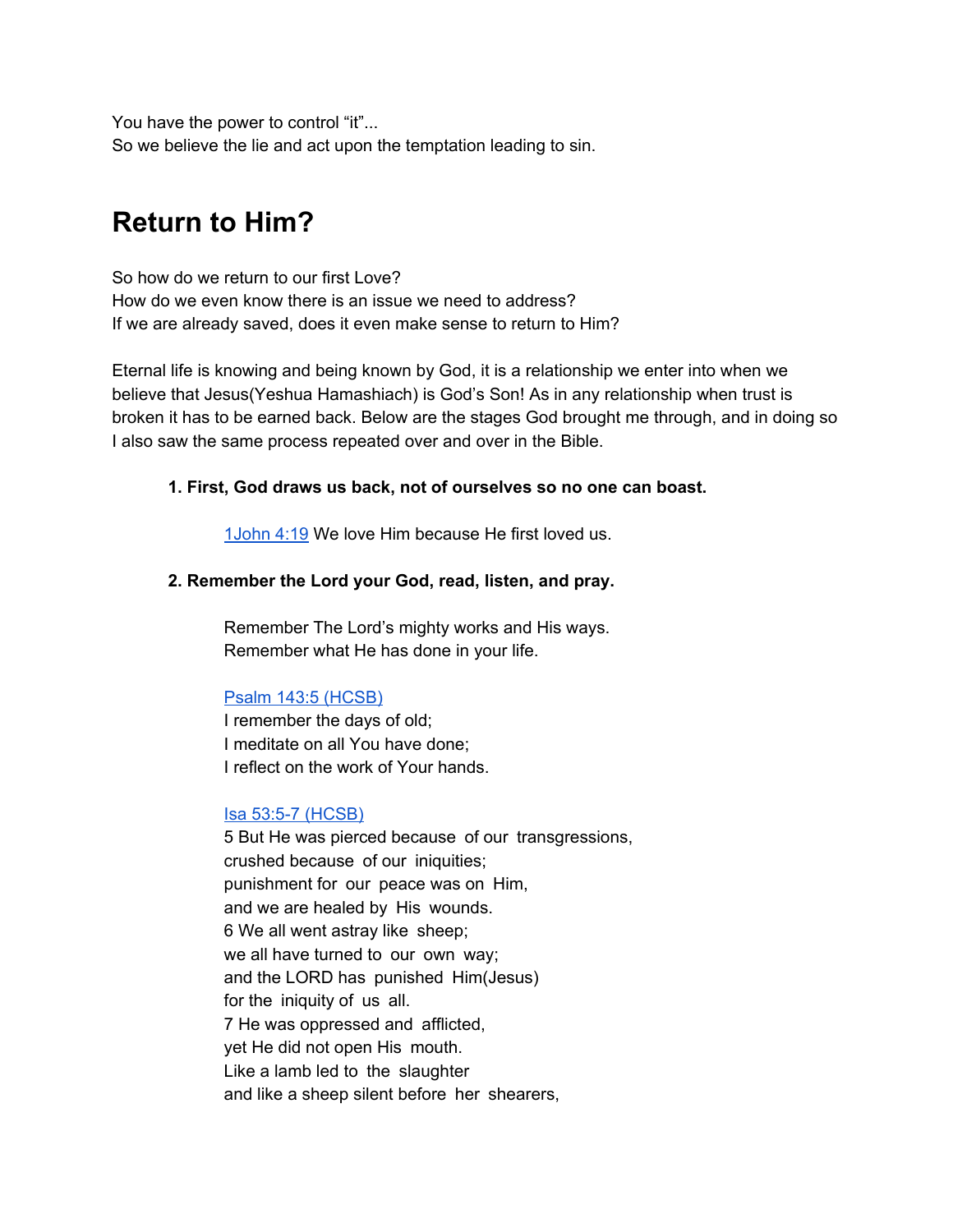He did not open His mouth.

### **3. Reconciliation**

God brings us the gift of repentance so that we can repent.

#### Luke 5:32 [\(NKJV\)](https://www.blueletterbible.org/nkjv/luk/5/32/s_978032)

"I have not come to call the righteous, but sinners, to repentance."

## Acts 5:31 [\(NKJV\)](https://www.blueletterbible.org/nkjv/act/5/31/s_1023031)

"Him God has exalted to His right hand to be Prince and Savior, to give repentance to Israel and forgiveness of sins.

#### Acts 11:18 [\(NKJV\)](https://www.blueletterbible.org/nkjv/act/11/18/s_1029018)

When they heard these things they became silent; and they glorified God, saying, "Then God has also granted to the Gentiles repentance to life."

When a relationship has a break in trust, we have to:

**1) Ask** - Become aware of the trespass by **asking** of the violation.

- Read the Bible
- Ask and seek Him in prayer
- Listen to others who share testimonies and teach messages

When you read or hear the Holy Word, do any trespasses or sins in your lifestyle and traditions come to mind? If not, then ask God to reveal what violations you may be blind to.

Whether the sin seems too insignificant or even too big, whether it's something you think you can handle or something you don't want to deal with. Whatever He brings to your mind, right now in this moment. Don't deny it... lean into it. Recognize it for what it is, call it out and surrender it to Him.

#### Job [13:23\(HCSB\)](https://www.blueletterbible.org/hcsb/job/13/23/s_449023)

How many iniquities and sins have I committed? Reveal to me my transgression and sin.

#### Psalm [139:23,24\(NKJV\)](https://www.blueletterbible.org/nkjv/psa/139/23/s_617024)

23 Search me, O God, and know my heart; Try me, and know my anxieties; 24 And see if *there is any* wicked way in me, And lead me in the way everlasting.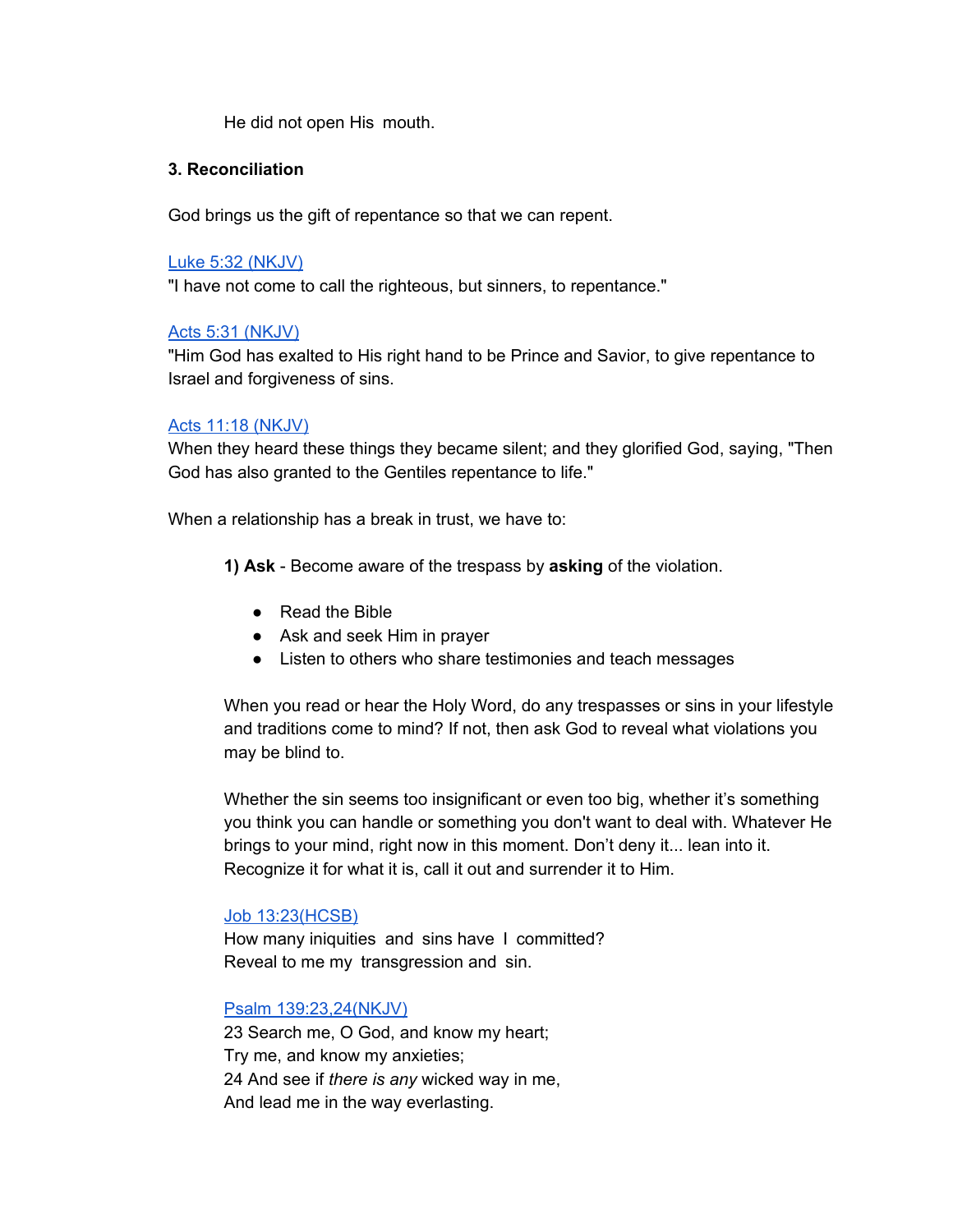**2) Humble yourself** - be ready to listen and stay quiet as the Holy Spirit reveals truth and depravity within yourself.

- Don't allow excuses of our culture to deceive you.
- Don't let your feelings guide your spirit into lies and self-deception.
- Don't hold on to men's traditions.

Let go of it all by speaking out loud, seek and recognize God's holiness and power. Remembering your sin for what it is. Lift up the name of Jesus by what He accomplished, because He loves you. Bring yourself low before Him, quiet your voice and mind. Listen to what is being said. Don't get distracted with thinking of a response, that is not listening.

#### Proverbs [11:2\(HCSB\)](https://www.blueletterbible.org/hcsb/pro/11/2/s_639002)

When pride comes, disgrace follows, but with humility comes wisdom.

#### Matthew [11:28-30](https://www.blueletterbible.org/hcsb/mat/11/29/s_940029) (HCSB)

 "Come to Me, all of you who are weary and burdened, and I will give you rest. All of you, take up My yoke and learn from Me, because I am gentle and humble in heart, and you will find rest for yourselves. For My yoke is easy and My burden is light."

#### James 4:6 & 10 [\(HCSB\)](https://www.blueletterbible.org/hcsb/jas/4/6/s_1150006)

6 But He gives greater grace. Therefore He says: God resists the proud, but gives grace to the humble.

&10 Humble yourselves before the Lord, and He will exalt you.

**3) Conviction** - let your heart be burdened by the truth.

Listen to God as His Holy Spirit speaks and reveals the truth about you. Do not reject or bury the discerning of your heart and thoughts.

#### [Proverbs](https://www.blueletterbible.org/nkjv/pro/20/27/s_648027) 20:27 (NKJV)

The spirit of a man *is* the lamp of the LORD, Searching all the inner depths of his heart.

Heb [4:12,13](https://www.blueletterbible.org/nkjv/heb/4/12/s_1137012) (NKJV)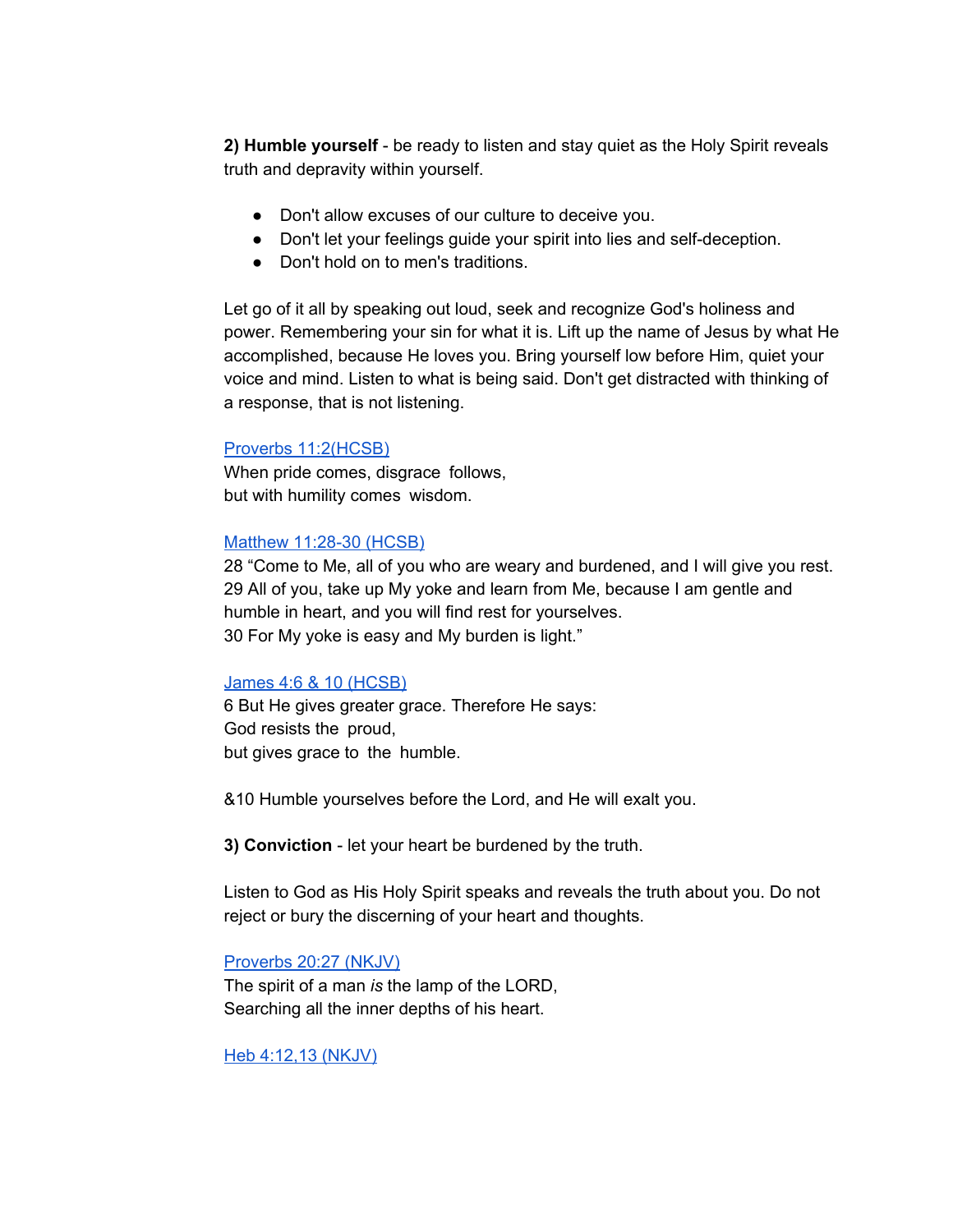12 For the word of God *is* living and powerful, and sharper than any two-edged sword, piercing even to the division of soul and spirit, and of joints and marrow, and is a discerner of the thoughts and intents of the heart.

13 And there is no creature hidden from His sight, but all things *are* naked and open to the eyes of Him to whom we *must give* account.

**4) Admit** - Confess your trespasses and violations to our Heavenly Father. Find others of the same sex you can trust, confess to them and give them the authority to keep you accountable.

#### Psalm 32:5 [\(NKJV\)](https://www.blueletterbible.org/nkjv/psa/32/5/s_510005)

I acknowledged my sin to You, And my iniquity I have not hidden. I said, "I will confess my transgressions to the LORD," And You forgave the iniquity of my sin. Selah

#### James 5:16 [\(NKJV\)](https://www.blueletterbible.org/nkjv/jas/5/16/s_1151016)

Confess *your* trespasses to one another, and pray for one another, that you may be healed. The effective, fervent prayer of a righteous man avails much.

## **5) Ask for Forgiveness!**

Because of Jesus's life and resurrection, we have a direct relationship with our Abba Father. We can come to Him not only in asking for forgiveness but also in asking for power.

## Psalm 51:1-3 [\(NKJV\)](https://www.blueletterbible.org/nkjv/psa/51/1/s_529001)

1 To the Chief Musician. A Psalm of David when Nathan the prophet went to him, after he had gone in to Bathsheba. Have mercy upon me, O God, According to Your lovingkindness; According to the multitude of Your tender mercies, Blot out my transgressions. 2 Wash me thoroughly from my iniquity, And cleanse me from my sin. 3 For I acknowledge my transgressions, And my sin *is* always before me.

## Acts [5:31\(NKJV\)](https://www.blueletterbible.org/nkjv/act/5/31/s_1023031)

"Him God has exalted to His right hand *to be* Prince and Savior, to give repentance to Israel and forgiveness of sins.

2 Peter 1:10, 11 [\(NKJV\)](https://www.blueletterbible.org/nkjv/2pe/1/10/s_1157010)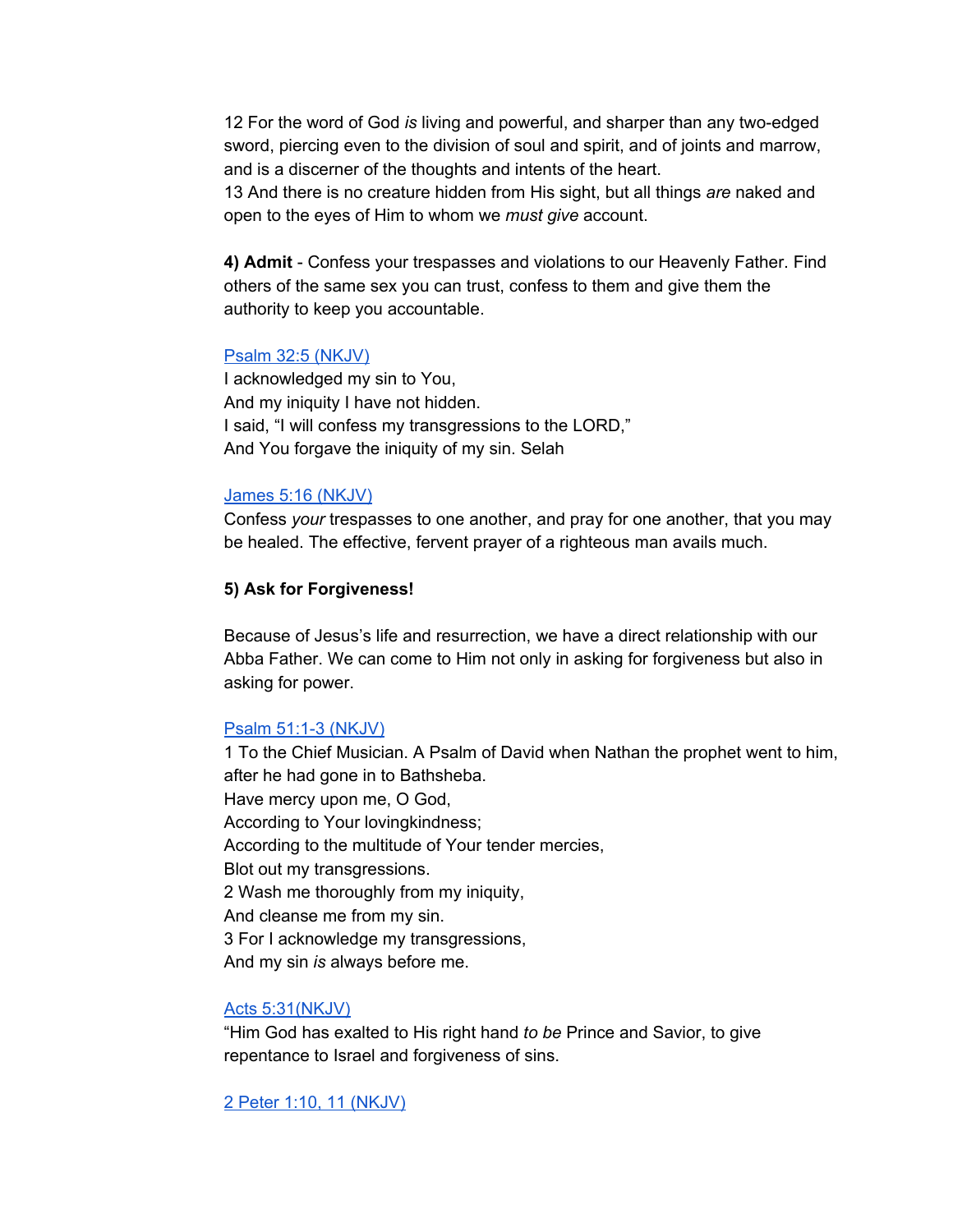10 Therefore, brethren, be even more diligent to make your call and election sure, for if you do these things you will never stumble;

11 for so an entrance will be supplied to you abundantly into the everlasting kingdom of our Lord and Savior Jesus Christ.

### **a) What is forgiveness?**

Forgiveness is the knowledge of salvation. Salvation is the protecting of our souls by God through our faith in the resurrection of Christ who conquered the law of sin.

#### [Hebrews](https://www.blueletterbible.org/hcsb/heb/5/9/s_1138009) 5:9 (HCSB)

After He was perfected, He became the source of eternal salvation for all who obey Him,

#### 1 Peter 1:5 [\(HCSB\)](https://www.blueletterbible.org/hcsb/1pe/1/5/s_1152005)

You are being protected by God's power through faith for a salvation that is ready to be revealed in the last time.

#### [Ephesians](https://www.blueletterbible.org/hcsb/eph/1/13/s_1098013) 1:13 (HCSB)

When you heard the message of truth, the gospel of your salvation, and when you believed in Him, you were also sealed with the promised Holy Spirit.

## **6) Accept Forgiveness**

Take the freedom and power available to you from the everlasting kingdom for the shame of sin and for the battle against your flesh.

## 1 John 1:9 [\(NKJV\)](https://www.blueletterbible.org/nkjv/1jo/1/9/s_1160009)

If we confess our sins, He is faithful and just to forgive us *our* sins and to cleanse us from all unrighteousness.

#### 1 John [3:18-21](https://www.blueletterbible.org/hnv/1jo/3/18/s_1162019) (HNV)

18 My little children, let's not love in word only, neither with the tongue only, but in deed and truth.

19 And by this we know that we are of the truth, and persuade our hearts before him,

20 because if our heart condemns us, God is greater than our heart, and knows all things.

21 Beloved, if our hearts don't condemn us, we have boldness toward God;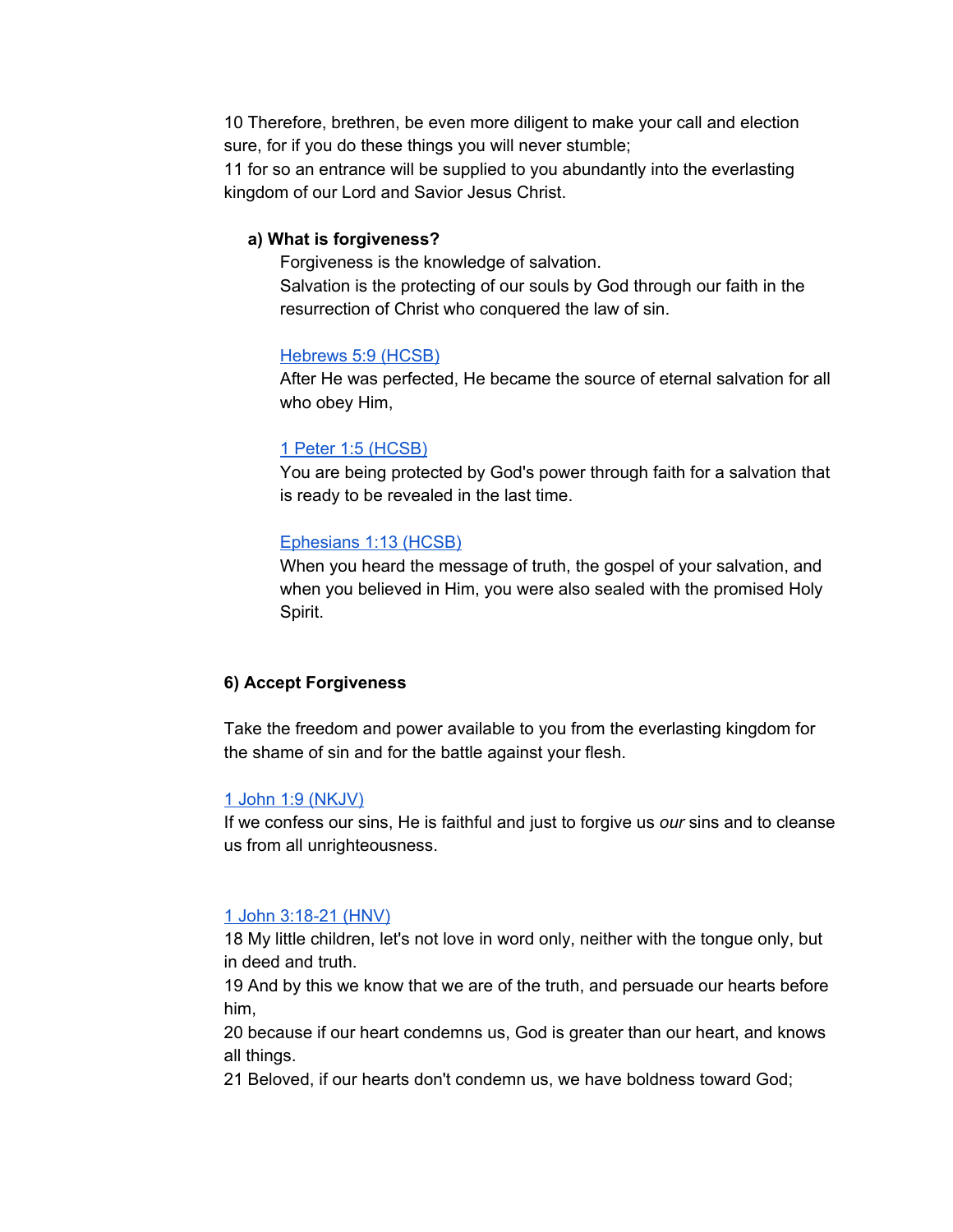**7) Adoration -** pour out your love and praise**.**

Poor out admiration and benevolence toward Jesus, Yeshua Messiah. Proclaim Yahweh as the One True God and praise Him above all others. Love your neighbor as you love yourself. Turn away from deception, let go of the control and strongholds you have admitted too.

Remember and glean from what God has done for you in your life. Remember what our mighty Father has done for all of us, for His people; delivering Israel out of Egypt, His mighty works, commandments, and feasts.

Quiet… remember His love and His victory in faith.

#### Psalm [16:11\(HCSB\)](https://www.blueletterbible.org/hcsb/psa/16/11/s_494011)

You reveal the path of life to me; in Your presence is abundant joy; in Your right hand are eternal pleasures.

#### John [1:10-13\(NKJV\)](https://www.blueletterbible.org/nkjv/jhn/1/10/s_998010)

10 He was in the world, and the world was made through Him, and the world did not know Him.

11 He came to His own, and His own did not receive Him.

12 But as many as received Him, to them He gave the right to become children of God, to those who believe in His name:

13 who were born, not of blood, nor of the will of the flesh, nor of the will of man, but of God.

## John [17:1-3\(NKJV\)](https://www.blueletterbible.org/nkjv/jhn/17/1/s_1014001)

1 Jesus spoke these words, lifted up His eyes to heaven, and said: "Father, the hour has come. Glorify Your Son, that Your Son also may glorify You,

2 "as You have given Him authority over all flesh, that He should give eternal life to as many as You have given Him.

3 "And this is eternal life, that they may know You, the only true God, and Jesus Christ whom You have sent.

## 1John [5:10-13\(NKJV\)](https://www.blueletterbible.org/nkjv/1jo/5/10/s_1164010)

10 He who believes in the Son of God has the witness in himself; he who does not believe God has made Him a liar, because he has not believed the testimony that God has given of His Son.

11 And this is the testimony: that God has given us eternal life, and this life is in His Son.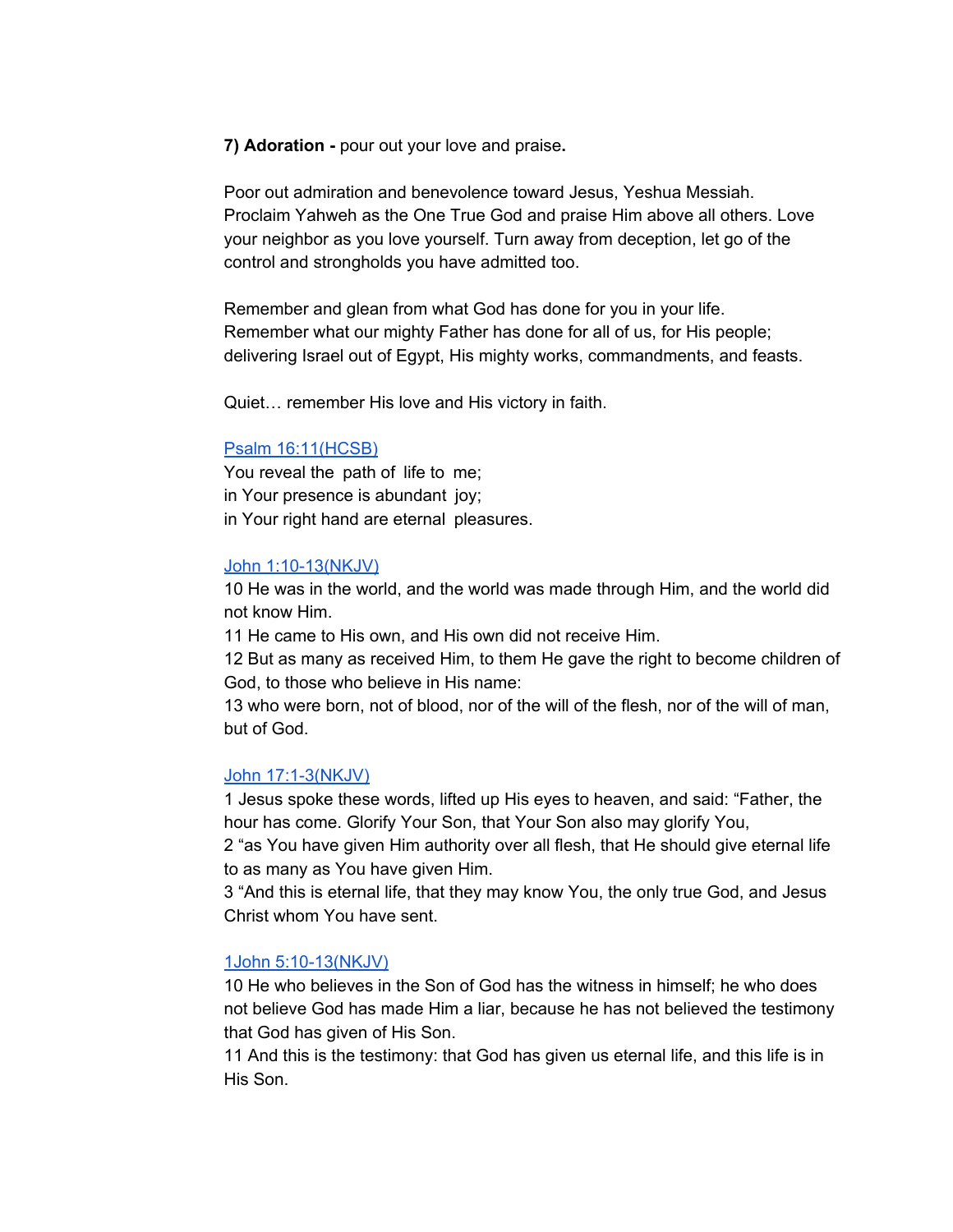12 He who has the Son has life; he who does not have the Son of God does not have life.

13 These things I have written to you who believe in the name of the Son of God, that you may know that you have eternal life, and that you may *continue to* believe in the name of the Son of God.

So what is the result when we return to God?

## **Good News!**

"Take heart! I have overcome the world" -Jesus

## **The Parable of the Lost Son**

Luk [15:11-24](https://www.blueletterbible.org/hcsb/luk/15/11/s_988011)

11 He also said: "A man had two sons.

12 The younger of them said to his father, 'Father, give me the share of the estate I have coming to me.' So he distributed the assets to them.

13 Not many days later, the younger son gathered together all he had and traveled to a distant country, where he squandered his estate in foolish living.

14 After he had spent everything, a severe famine struck that country, and he had nothing.

15 Then he went to work for one of the citizens of that country, who sent him into his fields to feed pigs.

16 He longed to eat his fill from the carob pods the pigs were eating, but no one would give him any.

17 When he came to his senses, he said, 'How many of my father's hired hands have more than enough food, and here I am dying of hunger!

18 I'll get up, go to my father, and say to him, Father, I have sinned against heaven and in your sight.

19 I'm no longer worthy to be called your son. Make me like one of your hired hands.'

20 So he got up and went to his father. But while the son was still a long way off, his father saw him and was filled with compassion. He ran, threw his arms around his neck, and kissed him.

21 The son said to him, 'Father, I have sinned against heaven and in your sight. I'm no longer worthy to be called your son.'

22 "But the father told his slaves, 'Quick! Bring out the best robe and put it on him; put a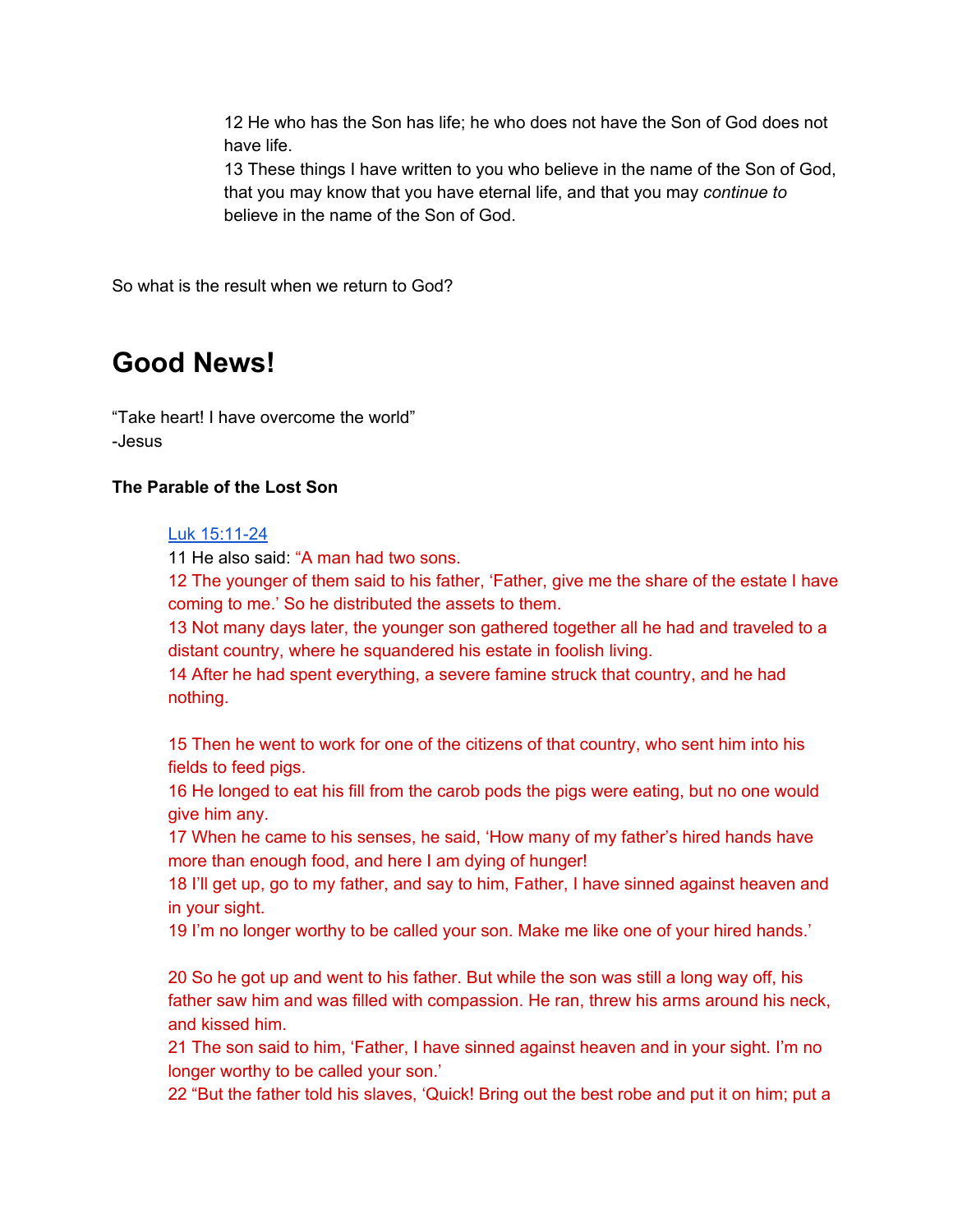ring on his finger and sandals on his feet. 23 Then bring the fattened calf and slaughter it, and let's celebrate with a feast, 24 because this son of mine was dead and is alive again; he was lost and is found! ' So they began to celebrate.

This covenant and relationship we have with the Father and His Son is a journey of sanctification made possible by His love and power. Being sanctified by our Lord Jesus is God's will for each of us to be living in, 1 [Thessalonians](https://www.blueletterbible.org/hcsb/1th/4/3/s_1115003) 4:3,4.

1 Thessalonians 4:3,4 (HCSB)

3 For this is God's will, your sanctification: that you abstain from sexual immorality, 4 so that each of you knows how to control his own body in sanctification and honor,

I am still being shown where I am sick and blind but I use what He reveals in my heart to be able to see the poor and needy. To have heartache and compassion on others just like me. I'm no longer ashamed when He reveals my heart to me rather it excites and feeds me [John](https://www.blueletterbible.org/hcsb/jhn/4/34/s_1001034) 4:34. I am so amazed at how well He really knows me. How He lovingly corrects me so easily in His Holy Word.

## John 4:34 (HCSB)

34 "My food is to do the will of Him who sent Me and to finish His work," Jesus told them. 35 "Don't you say, 'There are still four more months, then comes the harvest'? Listen to what I'm telling you: Open your eyes and look at the fields, for they are ready for harvest.

So are you a prodigal son or daughter? Is God drawing you back to Himself? Well, let me challenge your pride a little and read the rest of the parable.

## Luk [15:25-32](https://www.blueletterbible.org/hcsb/luk/15/25/s_988025)

25 "Now his older son was in the field; as he came near the house, he heard music and dancing.

26 So he summoned one of the servants and asked what these things meant.

27 'Your brother is here,' he told him, 'and your father has slaughtered the fattened calf because he has him back safe and sound.'

28 "Then he became angry and didn't want to go in. So his father came out and pleaded with him.

29 But he replied to his father, 'Look, I have been slaving many years for you, and I have never disobeyed your orders, yet you never gave me a young goat so I could celebrate with my friends.

30 But when this son of yours came, who has devoured your livelihood with prostitutes, you slaughtered the fattened calf for him.'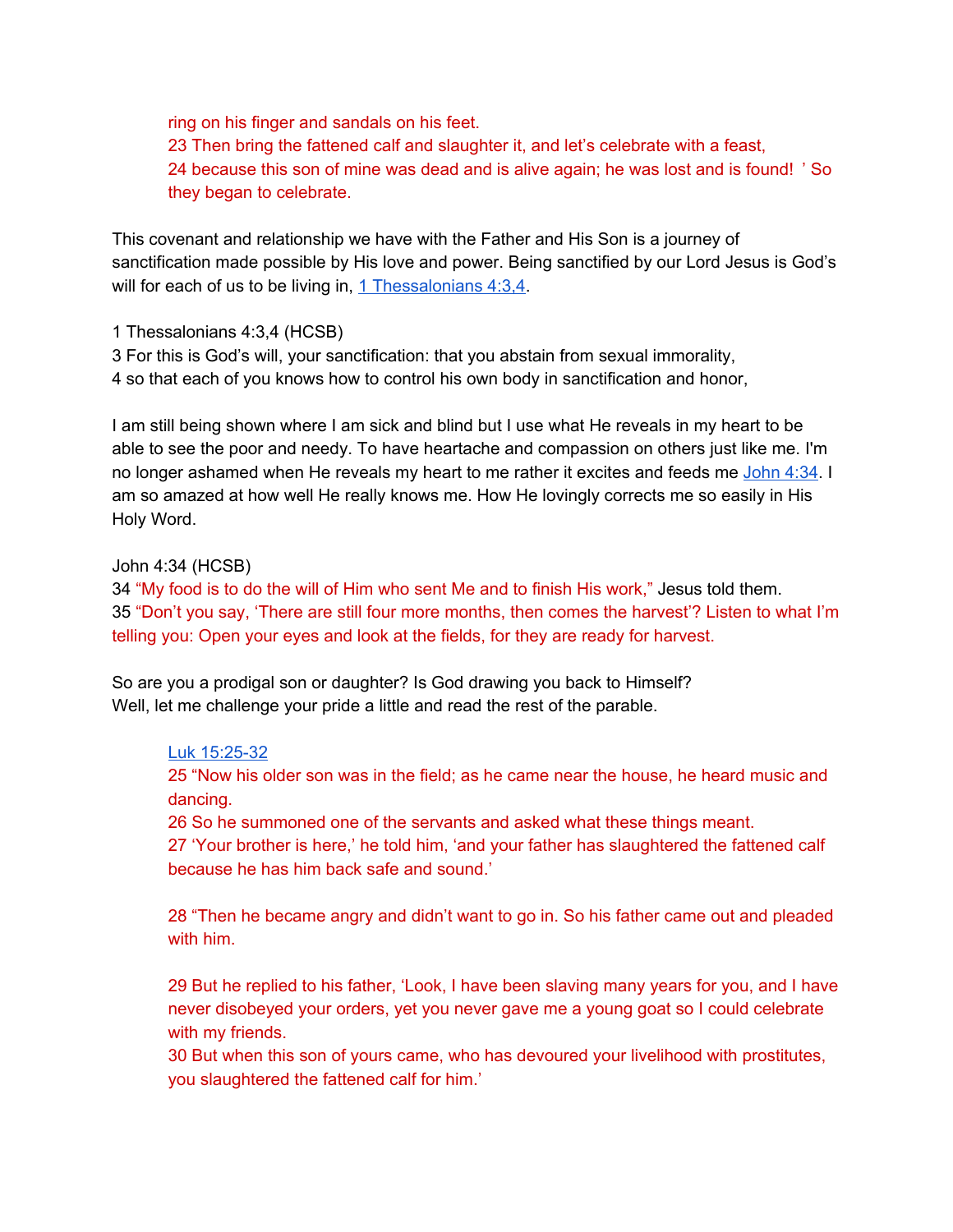31 " 'Child,' he said to him, 'you are always with me, and everything I have is yours. 32 But we had to celebrate and rejoice, because this brother of yours was dead and is alive again; he was lost and is found.'

Is God pleading with you, just as the father was pleading with his son in the parable?

Are you stuck in your hardened heart? Are you angry or grudging over your obligations and sacrifices you perform every week, coveting recognition and better position?

I see the angry brother as more of an accurate picture of who we are in the "American church". We are children of God who believe in His Son but have contempt towards others who are different, who are struggling or even towards others who are close to God and thriving in life. Over time we covet over our duties and obligations, so we become arrogant and blind to what God wants to do in us for His glory. We unknowingly grieve the Holy Spirit while we wonder where God's revival is!

We don't have time for longsuffering. Just as Abraham and Sarah in Genesis couldn't wait for God's promise of an heir, so to that selfishness down to their grandson Jacob and his mother who couldn't wait for the blessing of the first born. We all try to take God's promises into our own hands and timing. The outcome is a blind division that happens in the body of believers. We become deaf and unaware of the struggles and pain each of us is going through.

We also are afraid to share. We think no one will care about my hurt and issues but our thoughts have truth based on past experiences. Our lifestyles are so full already that we don't really want to add the sorrow and problems of others to our list. This ignorance is a tactic to keep our focus on staying "positive" minded only, pushing away and ignoring anything negative.

## **The Three Ships**

I heard a quick message by Ron Hutchcraft on the radio talking about the tragedy of the ship Titanic. He titles it The Three Ships Click here to [listen.](https://hutchcraft.com/a-word-with-you/your-most-important-relationship/the-tale-of-three-ships-7929) Three ships were traveling in the dangerous North Atlantic sea. The Titanic went down taking 1,500 lives. There were remaining 700 survivors waiting for someone to save them.

The closest ship was the SS Californian, but the captain said it was too risky to help. The third ship, the Carpathia, was over 58 miles away when they saw the flares but Captain Rostron gave his order, "Mr. Dean, turn this ship around." They navigated through the deadly sea, doing what they could to get there as fast as possible. Arriving at the scene, the mighty ship was gone and the survivors were in great trauma from the freezing waters.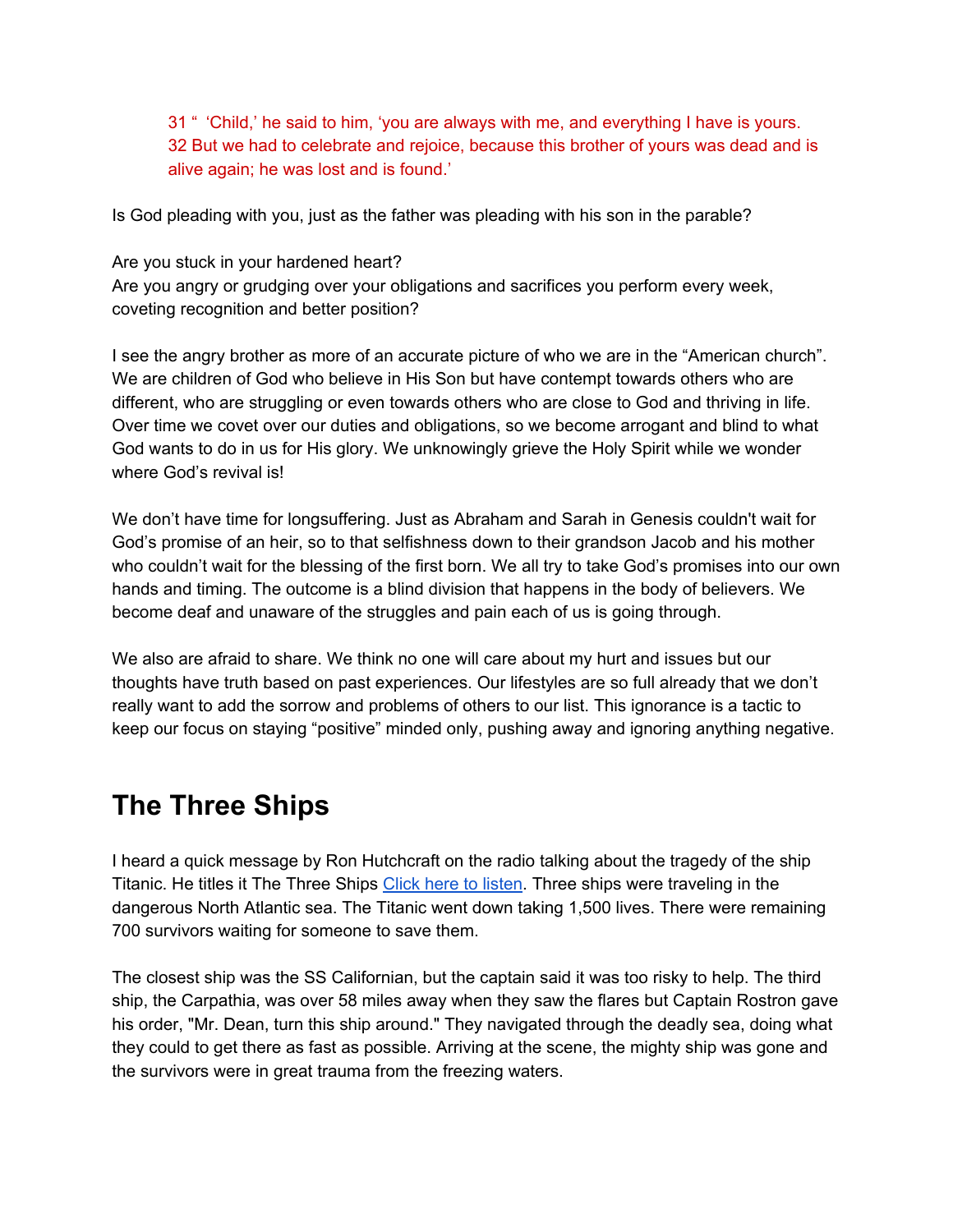What ship of the three are you? Are you signaling for help, are you ignoring the signs, or are you risking your life for others?

At my local church, we have had two member suicides over the last year. One was a selfless servant, who never complained, loved her family and friends. Always looking for how she could help others. From what I was told, she never spoke up for herself and how she was feeling inside. looking back her husband remembered she did mention that she was not happy. or were we too busy to actually hear her?

I am amazed how God uses all things for his glory. Who could have imagined that the life of this mother, wife, and precious daughter of God; would make such an impact for so many women to start boldly speaking of how they were feeling deep inside!

At the same time, I am equally amazed by one lady who was still too scared to let others know her hurts. She didn't think anyone really cared and even worse, that she would be rejected if she did open up. I can relate all too well actually. For there is something that becomes twisted in us when we hold these sorrows in, and they slowly seep out into two harmful forms in an attempt to make us feel better. We become critical towards others and controlling of others.

The second suicide was a man. Almost every Sunday service he would go down to the front steps in the sanctuary during the altar call. From the balcony he would swagger down the stairs, kneel down along the side of the front stag. Say a prayer, then walk back up to the balcony. I have a confession to tell you. It's hard admit, but I want to show you an example of coming to the body of Christ, to confess to each other. So I come to you now, whoever is reading this. I judged and criticized him…

"Why does he keep coming down to pray every week?" "What's wrong with him, can't he get his life right?" "Who is he trying to impress?"

Week after week I would pass him in our church building, just part of the process in walking where I needed to be. I can remember so clearly... his smile, his face, his daughter by his side. We would both nod and say hello, but never once did I step out of my comfort zone to ask... "Brother, I noticed you have been going down to the altar quite a lot, are you ok? Can I pray for you? What is hurting you or what are you struggling with?"

Now I have to assume that he must have had others he could confide in. Our church is such a great place that reaches out, serves and loves each other. As I'm sure your congregation does as well. I also do not want to assume that I would have been the deterrent from him taking his life, but it's more of a matter of where my compassion truly is. Where is your compassion for your brothers and sisters?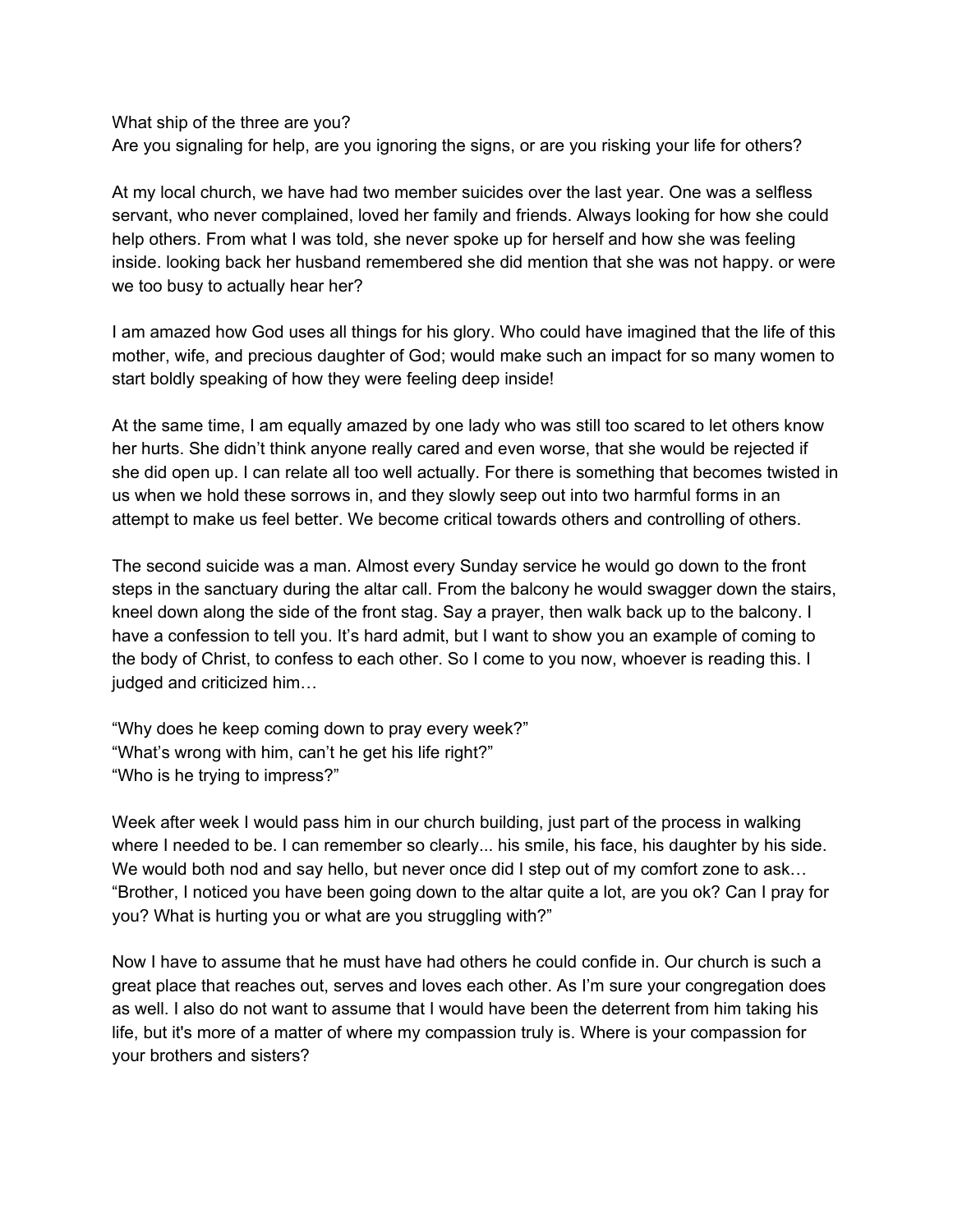God was again changing my heart. This man was one of the bravest men I'll ever know. Brave, for him to come and humble himself in front of a sea of prideful, glaring eyes. He was there to kneel and lay down all his burdens before our Heavenly Father, and I was there in this journey of God always changing my heart.

When Jesus saw multitudes of people, he was always deeply moved with compassion… down to each individual. I want my heart to be made aware and moved in same compassion that Jesus has. Heavenly Father, open my eyes to your Spirit, push me to engage with Your children, with Your beloved.

# **The Disciples Hardened Hearts**

A specific time Jesus sent out His disciples to preach and heal. On their return, He said that they all need to go into the wilderness to rest. Wow… finally, time for them to be alone with the Teacher. Just them, to share stories from their trip, maybe a miracle or two only for them to see… who knows. Their imaginations and expectations were probably getting the best of them. Imagine for yourself, you face to face with the One you look up to the most, and He is making specific time for you!

As they arrived to the wilderness though, there was again a multitude of hurting people waiting for Jesus. He asked His disciples to feed the multitude for the journey was long. They responded with excuses because their hearts had been hardened from being let down. These people wrecked their personal "Jesus time"… they wrecked any time of singing and praise. They wrecked the well deserved time of rest. Then to top it all off, Jesus wanted them to serve the multitude even more! The deciles only wanted all these needy people to leave. The constant crying for Jesus was ringing in their ears as their hearts plunged further into stone towards Jesus.

Read the story for yourself, Mark [6:7-13](https://www.blueletterbible.org/hcsb/mar/6/7/s_963007) & Mark [6:30-52](https://www.blueletterbible.org/hcsb/mar/6/30/s_963030)

Do you have a hardened heart? I ask of you to take time right now with our Heavenly Father. He is drawing you back, revealing your blindness. He wants you to be free from burdens, to take on His easy yoke, to be love to others as He is love. He longs for you to come to Him as His child, to simply ask of Him:

**Am I denying You?**

**Am I blind to You?**

**Have I forgotten You?**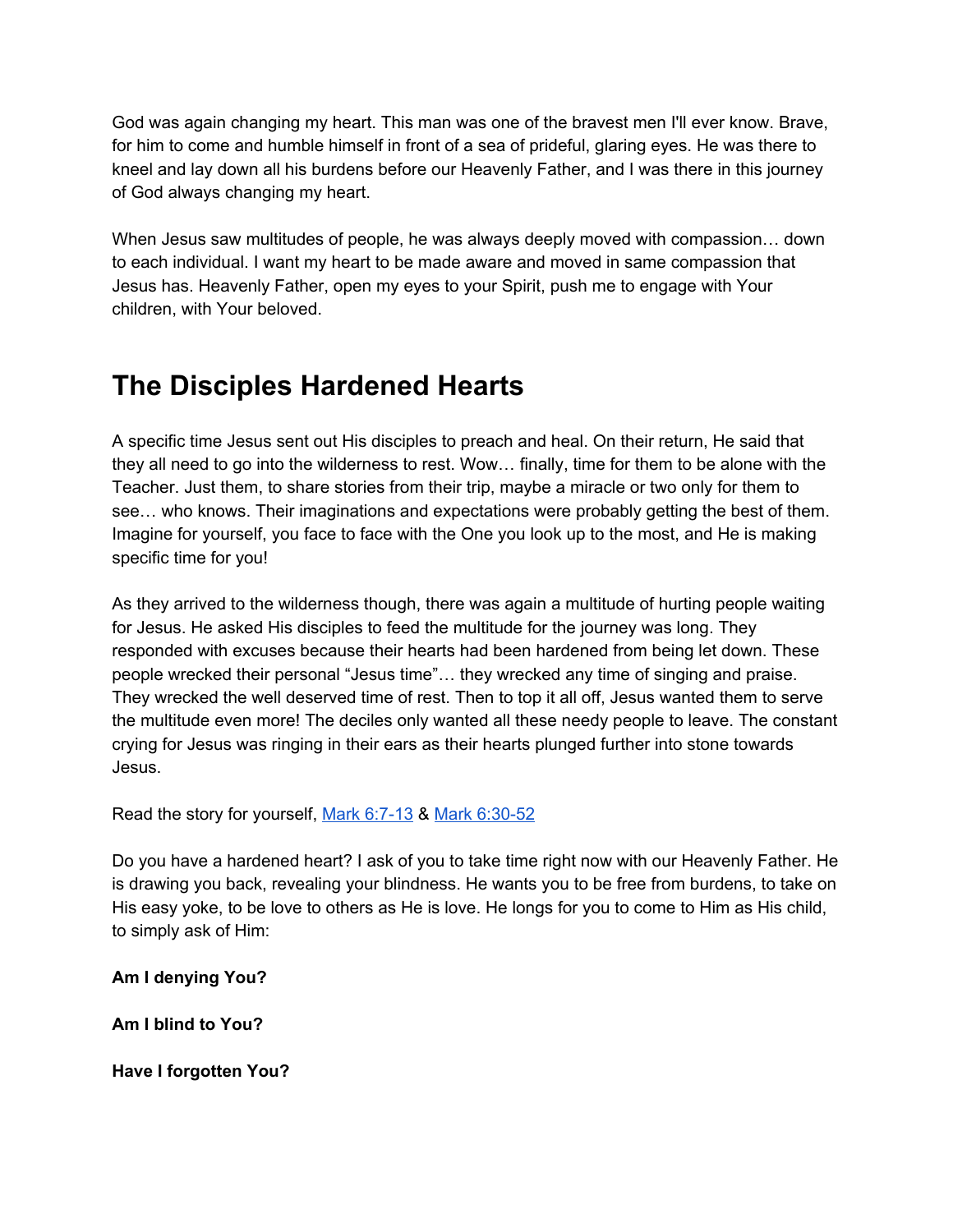## **Do I resent You?**

## **Am I… lukewarm?**

## Luk [2:34,](https://www.blueletterbible.org/hcsb/luk/2/34/s_975034)35 (HCSB)

Then Simeon blessed them and told His mother Mary: "Indeed, this child is destined to cause the fall and rise of many in Israel and to be a sign that will be opposed — and a sword will pierce your own soul — that the **thoughts of many hearts may be revealed.**"

Has your heart been revealed to you? Remember you were bought with a price, you are a child of God, drafted into the Vine! Make a stand, right now! Allow Him to make you into whom you were always meant to be. Surrender your control, let Him remake you little by little.

My old testimony used to sound like this...

"Hi, my name is Len and I was saved at a young age… and ever since then I have followed Jesus. I pray and read my bible while trying to love others around me!"

That was it!

Sure, I believed Jesus is the Son of God and knew I would be with Him for ever in the New Jerusalem, but I was not being used here in my life because I was ashamed of my flesh. I was ashamed of what I was hiding but that is where God's best work is revealed, in our weakness He is strong. For He uses the weak to do His work, to glorify Him, and to share His good news. If we look like, sound like, act like the world in our own strength, no one will care. If you make a stand and stand out, like a odd people, separated for the Bridegroom. Then people are going to start seeing something so different that they are going to start flocking to you. This is God using you in His process of drawing the broken to His Son.

Is your testimony also short and sweet?

My friend, you have great hidden potential that our Father desires to draw out and use for His glory. Brother and sister… you are worth it all. He loves you, why else would He give His life for you! We all have pain, joy, struggles, freedoms… it's a part of life and we all have a story but if we hide the truth we will never be healed and God wants to heal you. We will just continue in our own pride, living in a blind lifestyle where our satisfactions come from our own god that we can control…

Or does it really control us?

[Ecclesiastes](https://www.blueletterbible.org/nkjv/ecc/7/3/s_666003) 7:3,4 (NKJV)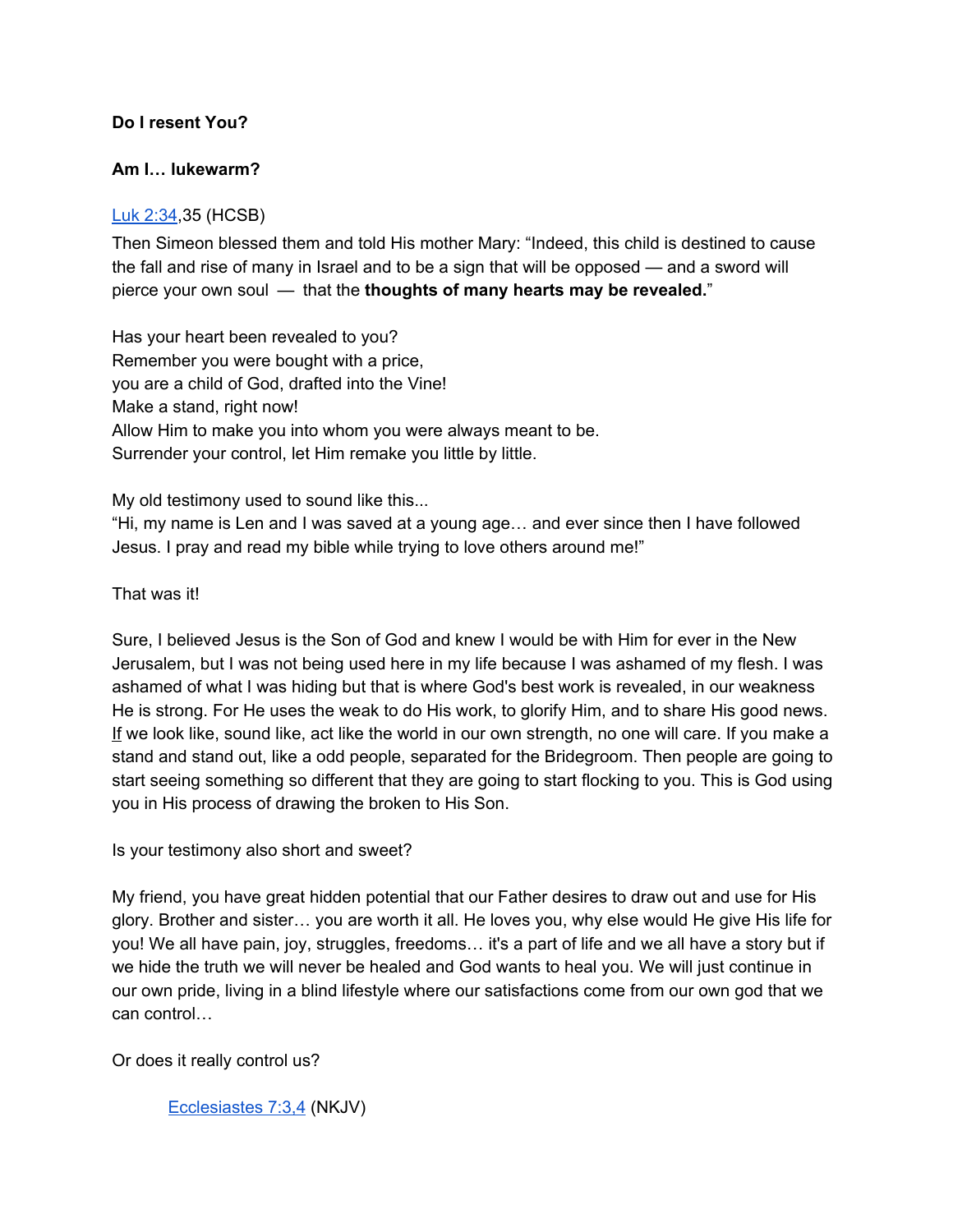3 Sorrow is better than laughter, For by a sad countenance the heart is made better. 4 The heart of the wise is in the house of mourning, But the heart of fools is in the house of mirth(Amusement/Pleasure).

The power we think we have to control our issues are really just bandages we use in attempting to covering up and hide our core problem. "I" want to stay in power to control the flow of "my" blood. I want to prove myself to everyone, that "I" can make "myself" righteous and acceptable.

If I rip off the bandage letting the shame flow out, then God in His pure love, compassion, and empathy can truly heal. He then uses my story to testify of His glory, to draw others to Him.

# **The Room**

"Knock… Knock… knock"

A knocking at my door startled me, I awoke to see flames and smoke filling the empty space in my room.

I was scared, I couldn't answer it.

What might others think of this mess in my room? What hurt would I cause to those around me if I let them in? What embarrassment might I cause to myself, if I go out?

Then a solution came to mind, the one I had used before many times.

I can cover the flames with all my junk. I can determine the amount needed to die down the flames. It's familiar, comforting even... and way easier. I have the power to stay warm and forgetful. No, I have the right to be comfortable!

Out of the corner of my eye, I was made aware of the thick piles of ashes building up. Heaps of them from over the many years of pushing them aside. Some piles still hot with coals which were melting through the floor. The fuel of pride and lies corroding my foundation.

A knocking again was at the door.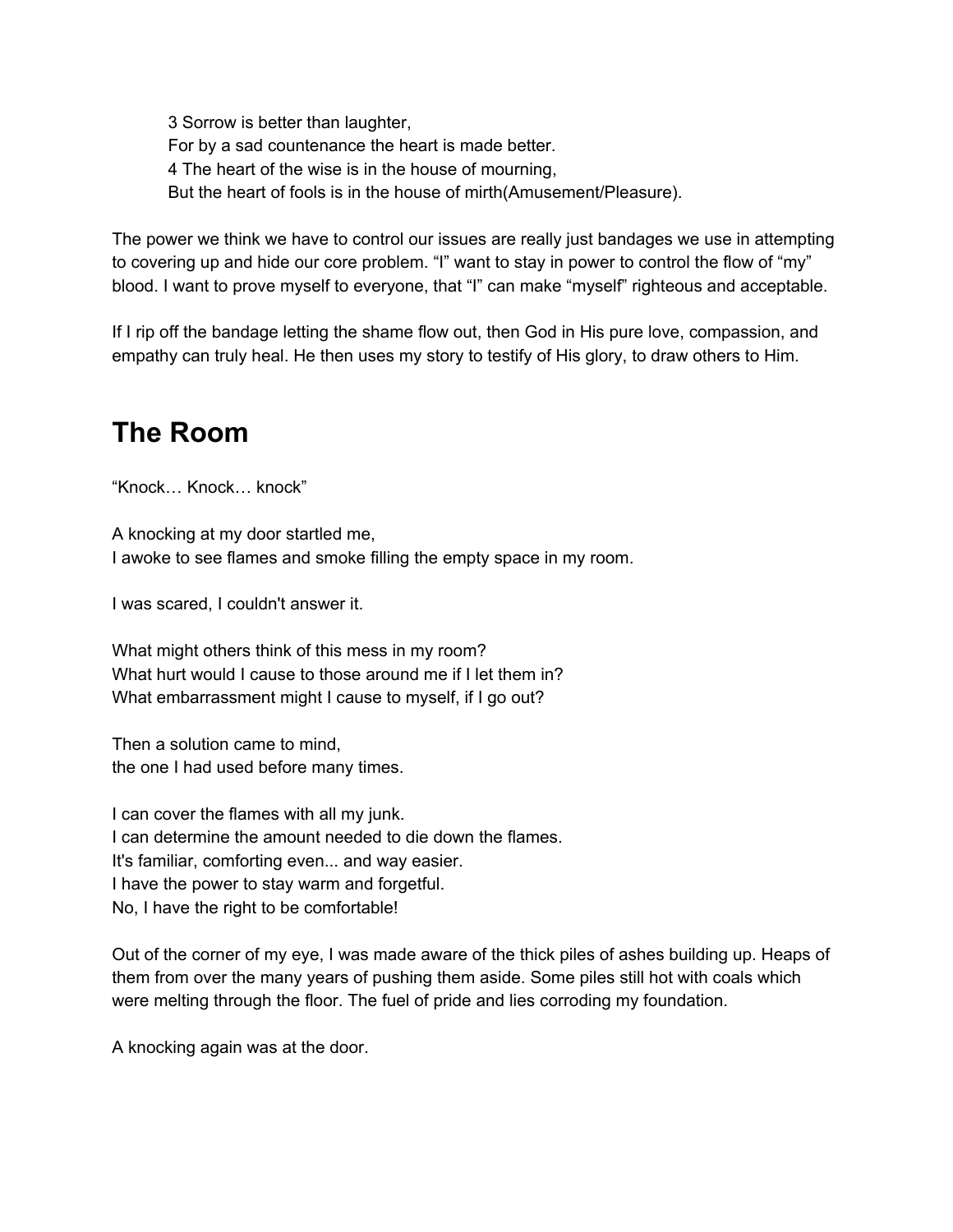I knew Who it was, I understand His truth and my faith is in Him but would I take action and open the door this time?

I will, and I did, I answered the door letting the Shepherd back inside.

Like a vacuum, the flames and clutter were all sucked out. It hurt a little at first not being able to breathe. The sharp pain of uncertainty in my lungs but He then lifted me up and brought me to dine with Him and His Father at the table.

I feel safe now and as He reveals the truth of my room, I asked if I can return to Him?

I surrendered to His answer and allowed Him to change me where I failed countless times. He then held up a framed mirror reminding me that I was His reflection and He showed me His plan!

Not of my will but of His.

To God be the glory and power for ever and ever… Amen!

## **Closing**

I love and want to share one last scripture from Isaiah with you. Yahweh is giving Isaiah a message to tell Israel:

> Isa [57:15](https://www.blueletterbible.org/hcsb/isa/57/15/s_736015) (HCSB) For the High and Exalted One who lives forever, whose name is Holy says this:

"I live in a high and holy place, and with the oppressed and lowly of spirit, to revive the spirit of the lowly and revive the heart of the oppressed. Isa [57:16](https://www.blueletterbible.org/hcsb/isa/57/16/s_736016) For I will not accuse you forever, and I will not always be angry; for then the spirit would grow weak before Me, even the breath of man, which I have made. Isa [57:17](https://www.blueletterbible.org/hcsb/isa/57/17/s_736017) Because of his sinful greed I was angry, so I struck him; I was angry and hid; but he went on turning back to the desires of his heart. Isa [57:18](https://www.blueletterbible.org/hcsb/isa/57/18/s_736018) I have seen his ways, but I will heal him; I will lead him and restore comfort to him and his mourners,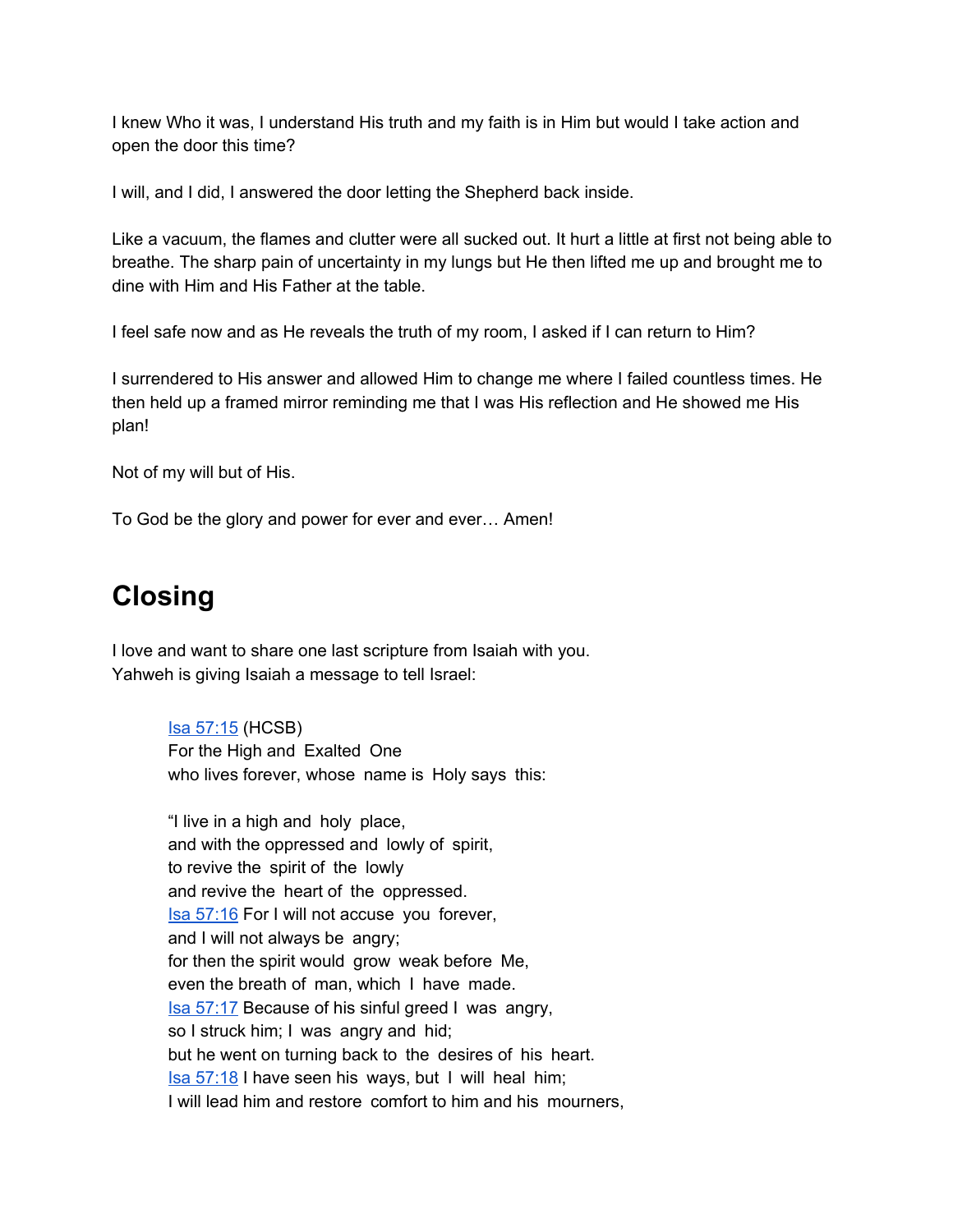Isa [57:19](https://www.blueletterbible.org/hcsb/isa/57/19/s_736019) creating words of praise."

The LORD says,

"Peace, peace to the one who is far or near, and I will heal him. Isa [57:20](https://www.blueletterbible.org/hcsb/isa/57/20/s_736020) But the wicked are like the storm-tossed sea, for it cannot be still, and its waters churn up mire and muck. **Isa [57:21](https://www.blueletterbible.org/hcsb/isa/57/21/s_736021)** There is no peace for the wicked,"

says my *Elohiym*.

## **Ending Prayer**

Prayer based on Daniel [2:20-23](https://www.blueletterbible.org/nkjv/dan/2/20/s_852020)

Blessed be the name of God forever and ever, For wisdom and might are Yours

And You change the times and the seasons; You remove kings and raise up kings; You give wisdom to the wise And knowledge to those who have understanding.

You reveal deep and secret things; You know what is in the darkness, And light dwells with You.

I thank You and praise You, O God our Father in heaven; You have given us wisdom and might, And have now made known to us what we ask of You. Amen!

# **Thank you for spending your time and energy in reading my story!**